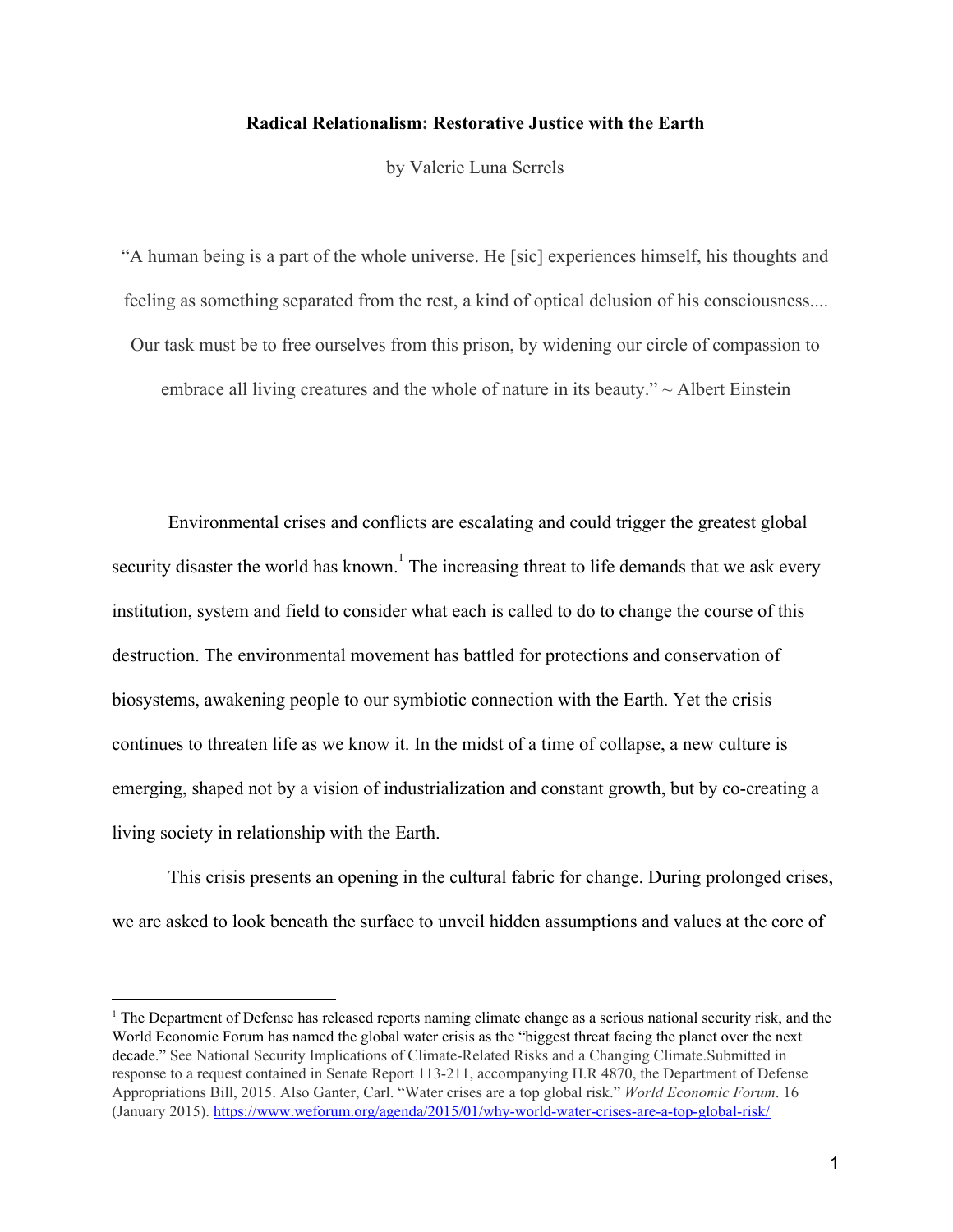the problem. This chapter focuses on how restorative justice is well positioned to address the core problem beneath the environmental crisis, namely the illusion of separation between humanity and nature. As such it will be guided by a new valuation framework termed *radical relationalism.* <sup>2</sup> Einstein called the idea of a separate self an "optical delusion of consciousness,"<sup>3</sup> and Martin Luther King, Jr. noted that we are all connected in an "inescapable network of mutuality. $\mathbf{r}^4$  If King were alive today. I imagine he would expand this to include the whole community of the natural world.

This framework of radical relationalism would "mark an alternative understanding of our relation to 'nature,' and thus a different way of addressing the ecological crisis…that would assemble around the idea of cooperation, Gestaltung, interaction, co-creation, transformation, and ultimately inhabitation of a common, shared world."<sup>5</sup> Guided by such a framework, practices and processes could catalyze restoration and justice for all members of society, human and non-human, rooted in a kindred relationship with the Earth. Restorative justice is already oriented toward relationalism, as it addresses harm by valuing all members related to an incident, including the wider community, based on a view of interconnectedness. The environmental crisis compels the inclusion of all victims and members of the living world into processes of addressing harm, and to imagine new and expanded processes and roles for environmental conflict prevention.

<sup>&</sup>lt;sup>2</sup> The concept of radical relationalism upon which this chapter is based is gleaned from an academic paper by Dr. Barbara Muraca, Oregon State University, who calls for a new environmental axiology framework that she terms *radical relationalism*, to replace the dichotomy of the usual instrumental and intrinsic valuations.

<sup>3</sup> Calaprice, Alice, ed., *The New Quotable Einstein,* 206.

<sup>&</sup>lt;sup>4</sup> King, Martin Luther, Jr. "Letter from a Birmingham Jail."

<sup>5</sup> Muraca, Barbara. "Relational Values: A Whiteheadian Alternative for Environmental Philosophy and Global Environmental Justice." *Balkan Journal of Philosophy*. Vol. 8, Issue 1, 2016.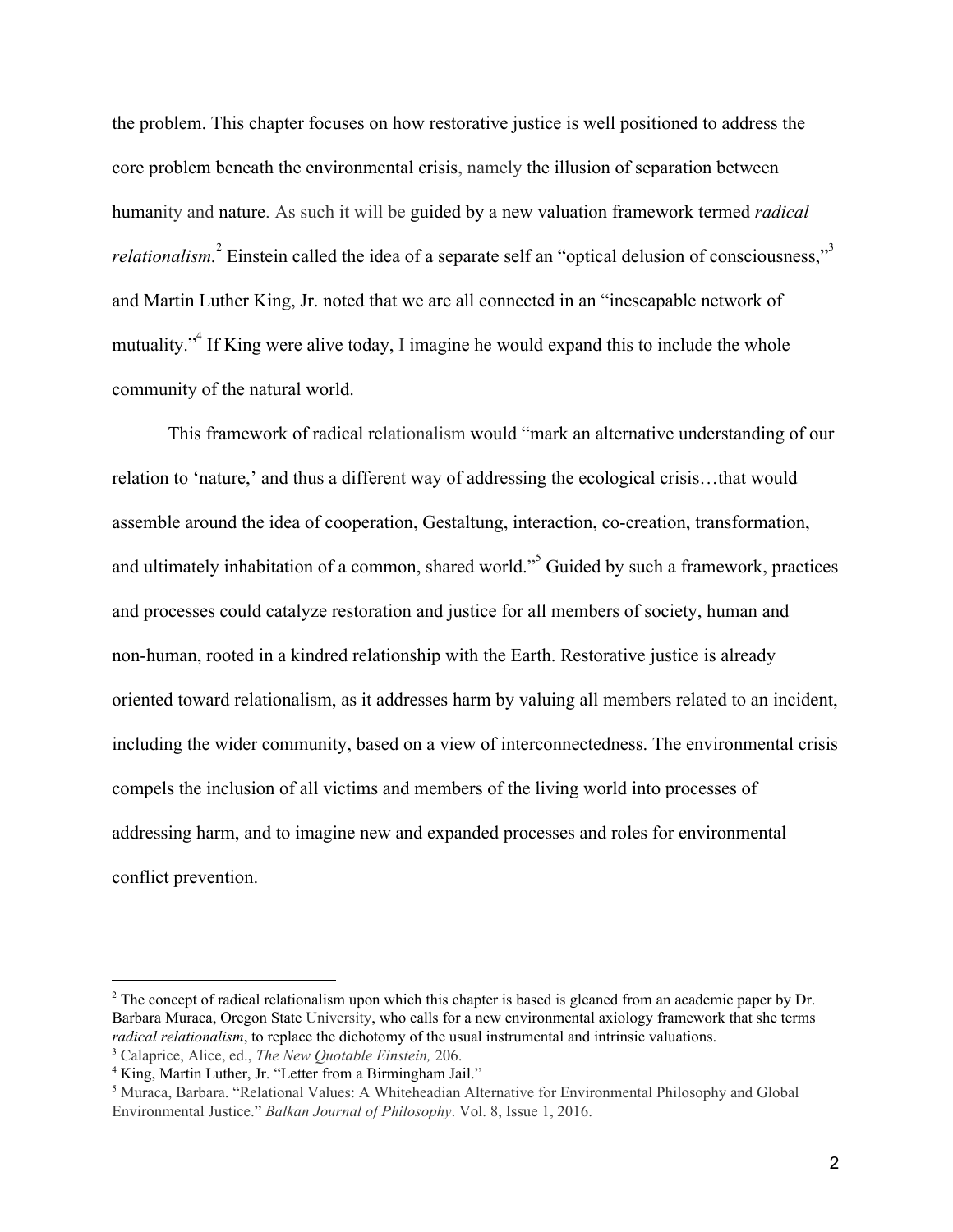### **Underlying Environmental Valuation Frameworks**

The industrialization of our planet derives from a particular seed of thought about what we value and why we value the same, as do many strategies that seek to protect this worldview, namely that 'nature' is a backdrop for human affairs, useful for our economy, our health, or our enjoyment. A society built on the perception of humans as somehow being other than and above nature leads to objectification, with the resulting commodification and colonization of 'resources.' A shift from industrial society to living society is not possible from this worldview.

Environmental conflicts, and the enfolding crises, are basically conflicts of value. There are two frameworks of value, *instrumental* and *intrinsic*, that generally guide the global justice movement as well as environmental law and policy. Instrumentalism views nature as 'natural resources,' as a means to an end, which leads to the protection of the land solely for the benefit of humans. Intrinsic frameworks view the protection of water, land, and living beings for their own benefit, by virtue of their inherent worth. While this framework might seem more inclusive, it also positions the rest of the world as separate from human, as if human interaction with nature has no value or relevance. As Barbara Muraca noted,

The language of intrinsic value is not the opposite of instrumental language, but shares a kinship relationship with it. Both are rooted in the concept of a bifurcated nature and the myth of an independent, separate subject, and in the neglect of the fundamental relationality that constitutes it.<sup>6</sup>

<sup>6</sup> Muraca, "Relational Values," 33.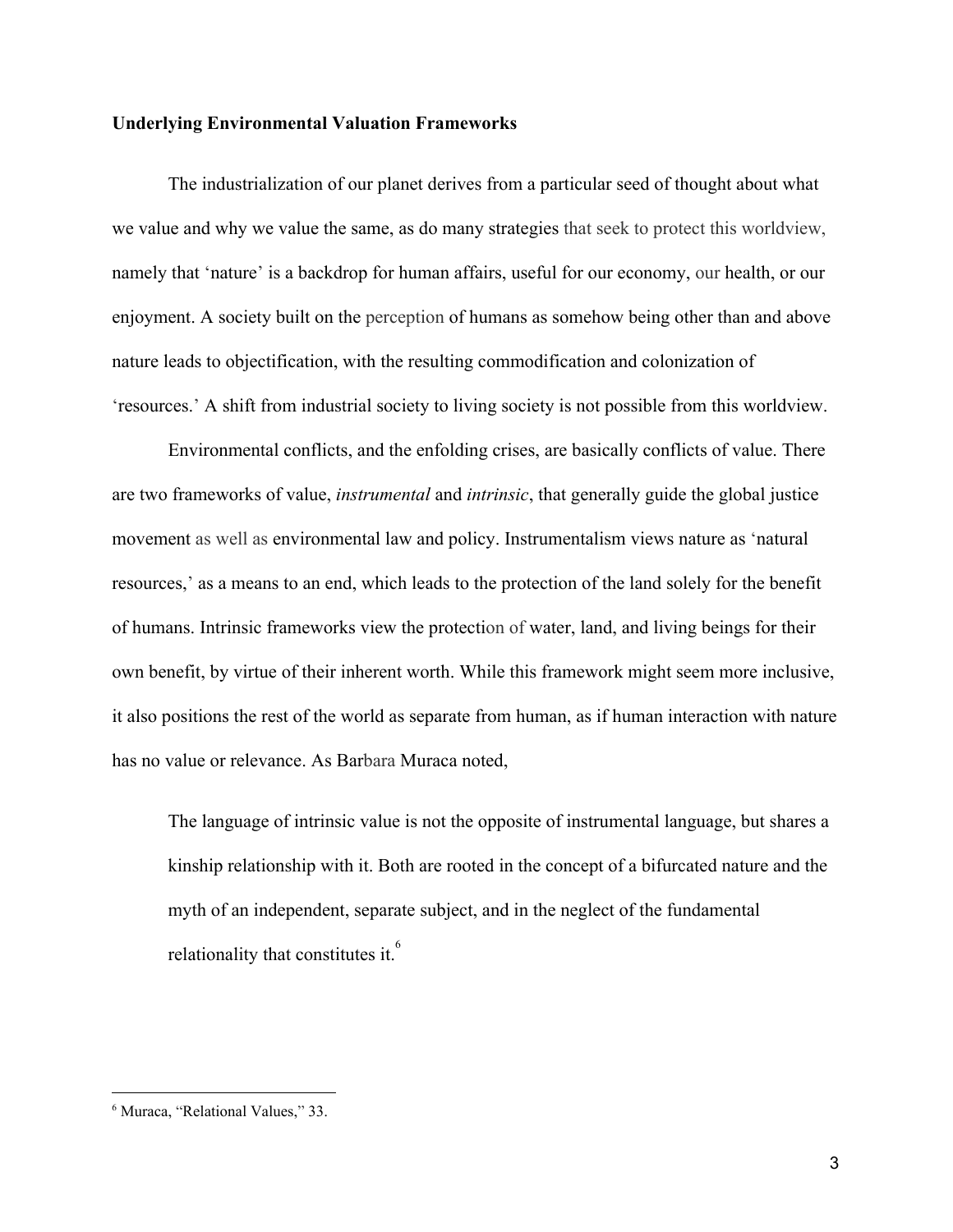In both cases, nature is viewed as "something separated, distinct, and independent from humans."<sup>7</sup> Evidence of how embedded this valuation is in our culture is revealed in our language. No pronouns exist for nature aside from the inanimate 'it' which frames 'natural resources' as objects to be used or protected, monitored or destroyed. "Using 'it' absolves us of moral relational responsibility and opens the door to exploitation.<sup> $3<sup>8</sup>$ </sup> This language, in turn, reveals the faulty underlying axiology, that is, the story of separation between the human and non-human world.

Catholic priest and eco-theologian, Thomas Berry, wrote of his vision of "The New Story" based on his understanding that the ecological crisis was rooted in examining and changing our underlying worldview.

In Berry's view, a central cause of the West's ecological hostility was its separation from nature—a separation that was at once spiritual, religious, psychological, emotional, intellectual, and philosophical. The root of the eco-destruction was an anthropocentric Western worldview that saw an existential gulf, a 'radical discontinuity,' between human and the natural worlds.<sup>9</sup>

Radical relationalism flips this 'radical discontinuity,' and offers the foundation for crafting a new story that many in the ecological movement have been envisioning for decades. This new story is needed—a shift in consciousness shaped by radical relationalism to restore humans to our primary identity as people of the Earth, transformed by and transforming nature in a reciprocal relationship. There is good synergy between restorative justice and radical

<sup>7</sup> Muraca, "Relational Values," 32.

<sup>8</sup> Kimmerer, Robin Wall. *Braiding Sweetgrass,* 2.

<sup>9</sup> Dellinger, "Change the Worldview," 30-34.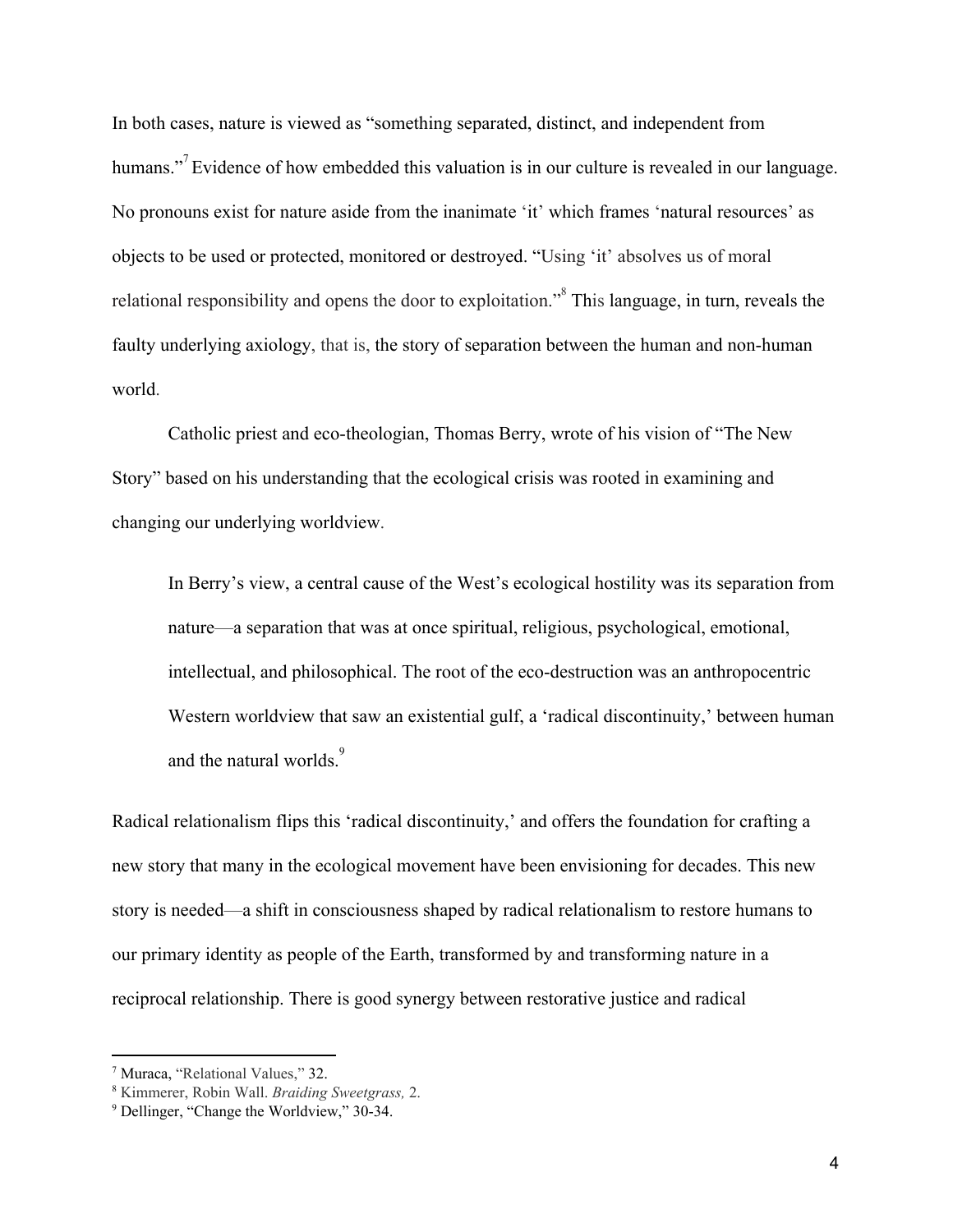relationalism, with similar roots in indigenous worldviews, and by virtue of the relational values descriptive of both. For restorative justice, this story can 1) expand processes of addressing environmental harms and conflicts to restore whole communities, including nature, and 2) shape practices of healing and experiential kindred relationship with the land as conflict prevention.<sup>10</sup>

#### **A Look at the Root Cause of Illusion of Separation**

"Our origins are of the earth. And so there is in us a deeply seated response to the natural universe, which is part of our humanity."  $\sim$  Rachel Carson

Our language and worldview are shaped by the accepted science, language and experiences of our culture and how we understand the human relationship with the earth. For hundreds of thousands of years before industrial civilization, 'science' was simply understanding the technologies of nature. Humans lived in rhythm with the natural world, interdependent and connected at the most primal level, shaped on a daily basis by the forces of nature: the call of coyote, the circling of raven, the rains, rivers and rock formations. These experiences "were integral not only to our own survival, but also to the very shaping of our souls. Now, in the shortest wisp of a moment, the perennial conversation has been silenced for the vast majority of  $us.$ <sup>"11</sup>

Gradually, beginning in the Agricultural Revolution and culminating in the Industrial Revolution, our innate interdependence with the natural world shifted toward people claiming

<sup>&</sup>lt;sup>10</sup> "The land" is a term used to describe the waters, lands, living beings, biosystems, elements that support life on this planet. I will use this term throughout the chapter in this way.

<sup>11</sup> Weller, *Wild Edge*, 50.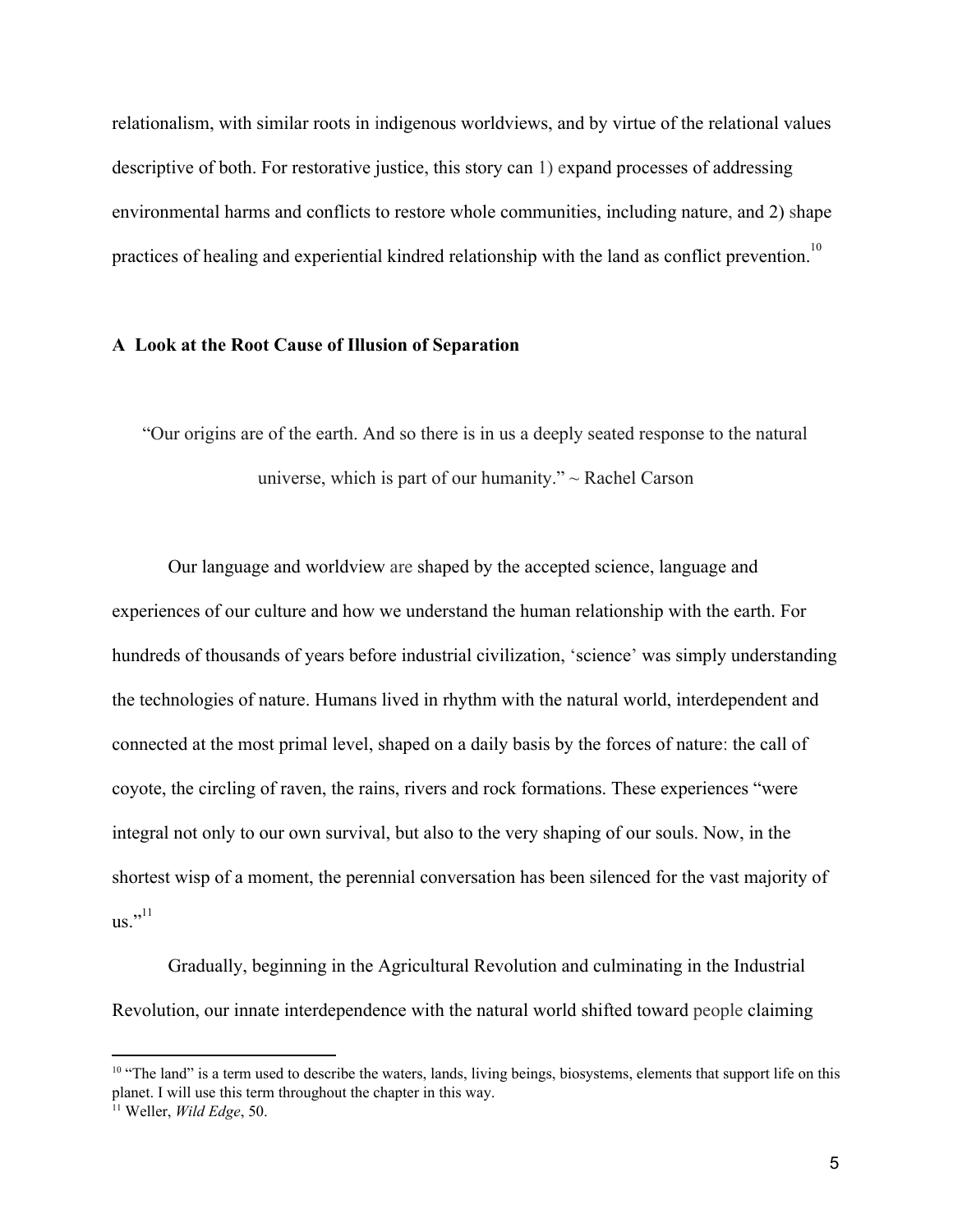sole subjectivity in the universe, being separate from all other beings. This shift emerged as populations grew and tribes became empires, which required economic and political dominance to maintain their power, especially the disdain and subjugation of the feminine, including the natural world and indigenous cultures. "In the Industrial Revolution...a similar dramatic transition took place. These weren't just changes in the small details of people's lives. The whole basis of society was transformed, including people's relationship with one another and with Earth. $1^{2}$  As people were dominated, they became subjects of overlords; as land and waters were dominated, they became commodified as objects, or, to be more politically correct now, as "resources" or "capital" to be managed, used and appropriated for financial gain. The "sensuous intimacy with the wind, rivers, rainfall, and birdsong<sup> $13$ </sup> became a threat to the agenda of empire that sought to control subjects' lives, including their natural working and living relationship with the land.

At the dawn of the Western tradition of thought, modern sciences, driven by the urgent need to rely on 'irreducible and stubborn facts' in order to face the threat coming from the ecclesial authority, started stripping nature of all those elements that could not be observed by measuring instruments and did not fit the picture of bits of matter wandering through an empty universe of mechanic relations.<sup>14</sup>

Systemic disconnection from the rest of the natural world continues today. Our economy is based on extraction and use of impersonal 'resources' for financial gain, regardless of consequences.

<sup>&</sup>lt;sup>12</sup> Macy, "The Great Turning", 2-6.

<sup>13</sup> Weller, *Wild Edge of Sorrow,* 49.

<sup>&</sup>lt;sup>14</sup> Muraca, "Relational Values," 22.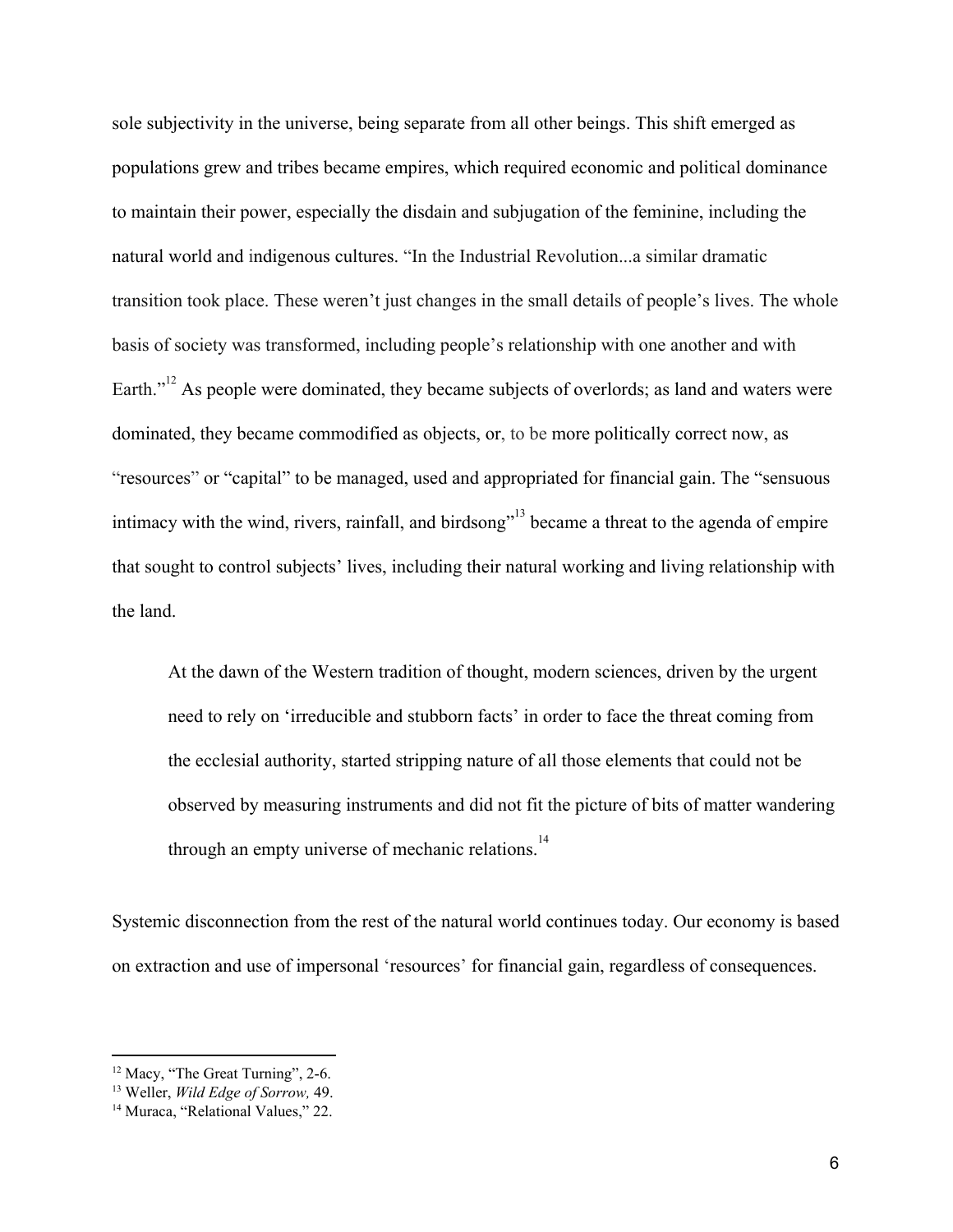American energy systems and lifestyles remain tied to a fossil fuel, profit-driven, pro-growth agenda, resulting in many threats to our planet's viability to sustain life.

In the early 1960's, Rachel Carson was moved to write the classic *Silent Spring* after years of witnessing the destruction of crops and killing off of birds due to pesticides, the pollution of water with chemical runoff, and the effects on her beloved forests, awakening the American conscience further, and spearheading the environmental movement. Carson has been described as...

...a Copernicus of biology who ejected the human animal from its hubristic place at the center of Earth's ecological cosmos and recast it as one of myriad organisms, all worthy of wonder, all imbued with life and reality. Her lyrical writing rendered her not a mere translator of the natural world, but an alchemist transmuting the steel of science into the gold of wonder.<sup>15</sup>

Her writings catapulted public pressure which resulted in the Clean Air Act, the Clean Water Act and the Endangered Species Act, let alone the creation of regulatory agencies to monitor and regulate industrial activity affecting the environment. The legislation and the related agencies that developed were landmarks of a government taking responsibility to regulate industrial pollution for the benefit of citizens. These policies and agencies are based on an instrumental valuation ethic. Again, instrumental value refers to an ethic of understanding the Earth's organisms and systems as things to be protected (the means) for the benefit of human beings (ends).

<sup>15</sup> Carson, Rachel, *Silent Spring*. ADD page?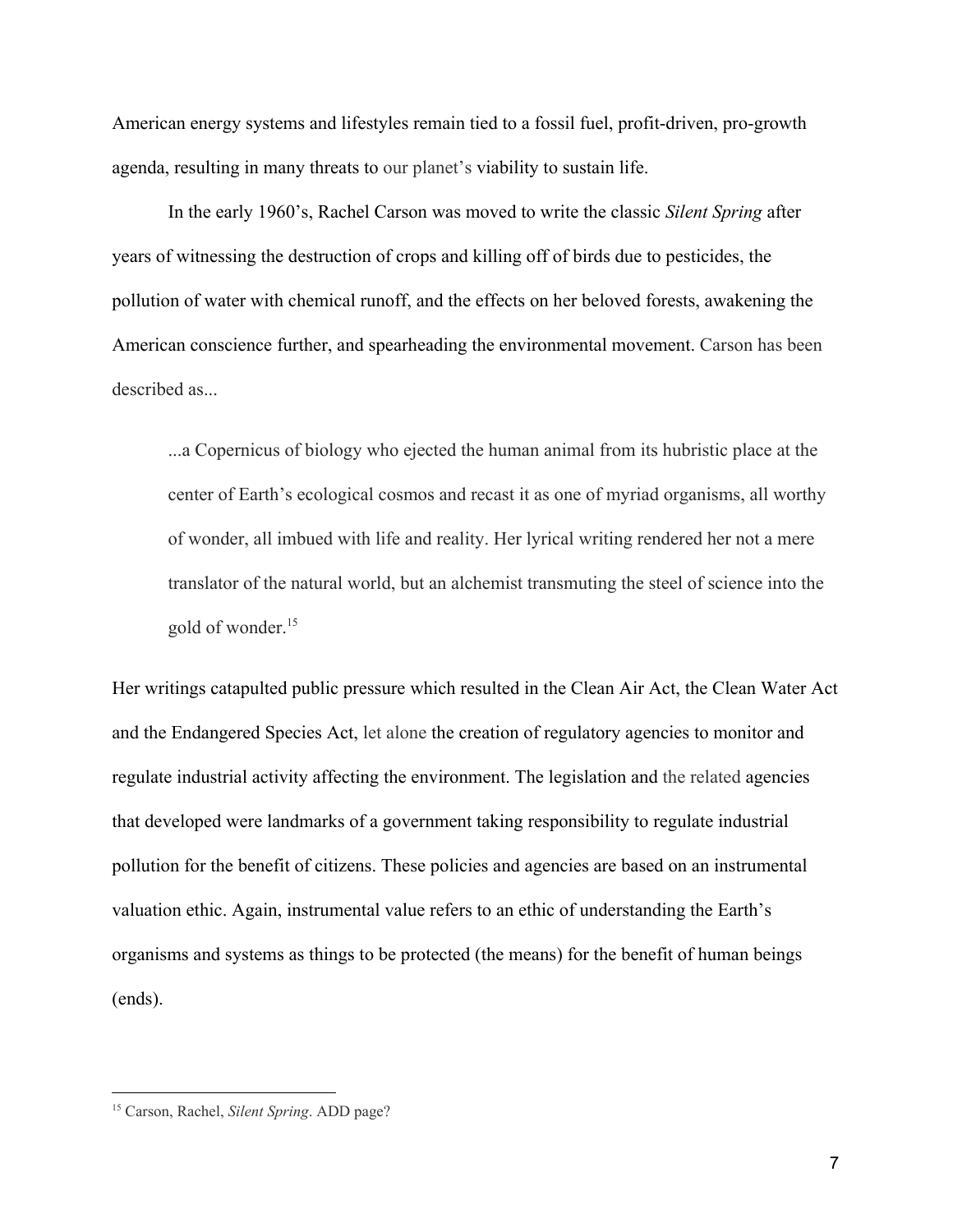Ironically, the environmental laws and regulatory agencies established to regulate industrial interests for the common good ended up continuing the same results of pollution and destruction. The situation has become more dire with the dismantling of government regulatory agencies and the unraveling vital protections of "natural resources." Mary Woods, environmental attorney, notes that environmental agencies set up to protect natural resources wind up doing the opposite. "Despite a cadre of hardworking and well-intentioned people in many agencies today, perversely, the very system intended to restore nature actually kills nature, while delivering a heavy dose of death and despair to innocent citizens.<sup>" 16</sup> Neither have courts awarded justice for the devastating harms committed against the Earth, indigenous people, people of color, and the poor who suffer most from the ecological consequences of a market-centric worldview. Very little has been done to prevent harm against future generations and biosystems. In fact, government regulatory agencies are authorized by statutes to "issue permits to damage Nature." "Despite its elaborate environmental laws, the United States has wiped out more than half (53%) of its wetlands and nearly all (90%) of its old-growth forests...nearly half (44%) of all rivers and streams are unfit for fishing, recreation, and other public uses."<sup>17</sup> This correlation between an increase in destruction following the establishment of policies to prevent such destruction is a clue that something is amiss.

The entrenchment of industrial interests within an instrumental ethic that values the natural world for her "resources," and relates to them as such, manifests a culture based on the illusion of separation. This framework, and the predominant philosophies that shape our society, are based on Newtonian physics with its isolated, mechanical, reductionist paradigm deepening

<sup>16</sup> Woods, *Nature's Trust*, 67.

 $17$  Ibid., 7.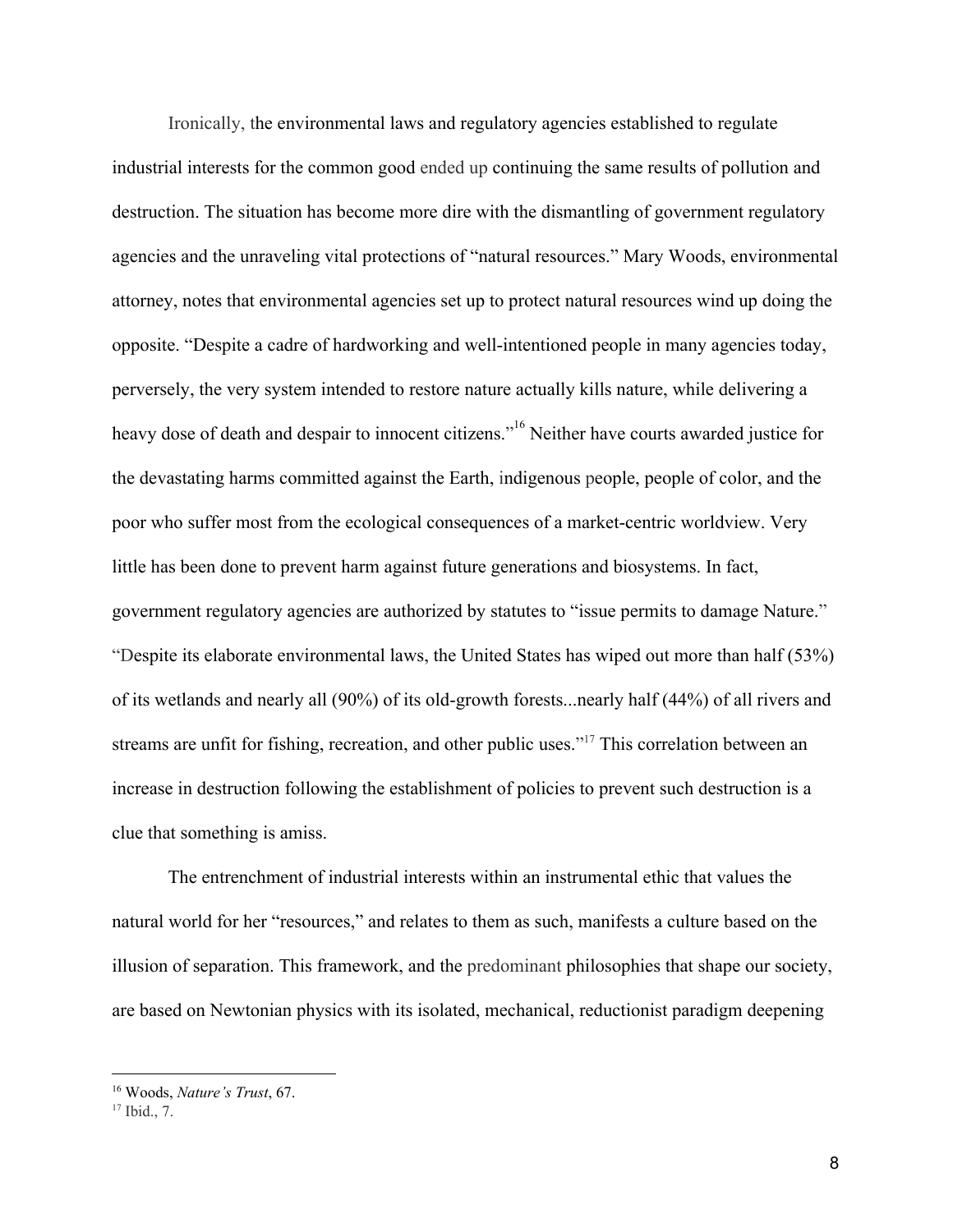the fissure at the root of the crisis. There is very little hope that the dominant culture will lead to the changes necessary to alleviate the environmental crisis without a different underlying ethic that includes the interconnectedness of all life. What happens to the temperature of the ocean affects the clam that affects other sea life that affects humans that affects communities that affects nations. Life is a web of interrelationships, one affecting the other. *How* we relate in these relationships is what will determine continued cycles of destruction or cycles of life-sustaining reciprocity.

# **Radical Relationalism - The New Story**

"The Universe is a communion of subjects not a collection of objects."  $\sim$  Thomas Berry

The dramatic shift from the pre-modern world to industrialization is equal to the emerging shift from post-industrialization to a radical relationalism. The old reductionist Newtonian physics of the 17th century that still inform our culture are based on the human as a separate and independent being in a mechanical and disconnected cosmos, and nature as a lifeless machine. The emerging ontology, on the other hand, is based on the interdependence not only between all humans, but between all living beings, the Earth, and the universe. Termed *The Great Turning* by deep ecologist and scholar Joanna Macy, and *The Great Work* by Thomas Berry,  $18$  this new story integrates a return to our indigenous selves, affirming the ancient spiritual truth that all life forms are interconnected in a web of life—conscious, animate and inspirited. Radical relationalism leads us to consider that all matter is intricately connected, as subjects, not

<sup>18</sup> Macy, Joanna, *The Great Turning;* Berry, Thomas, *The Great Work.*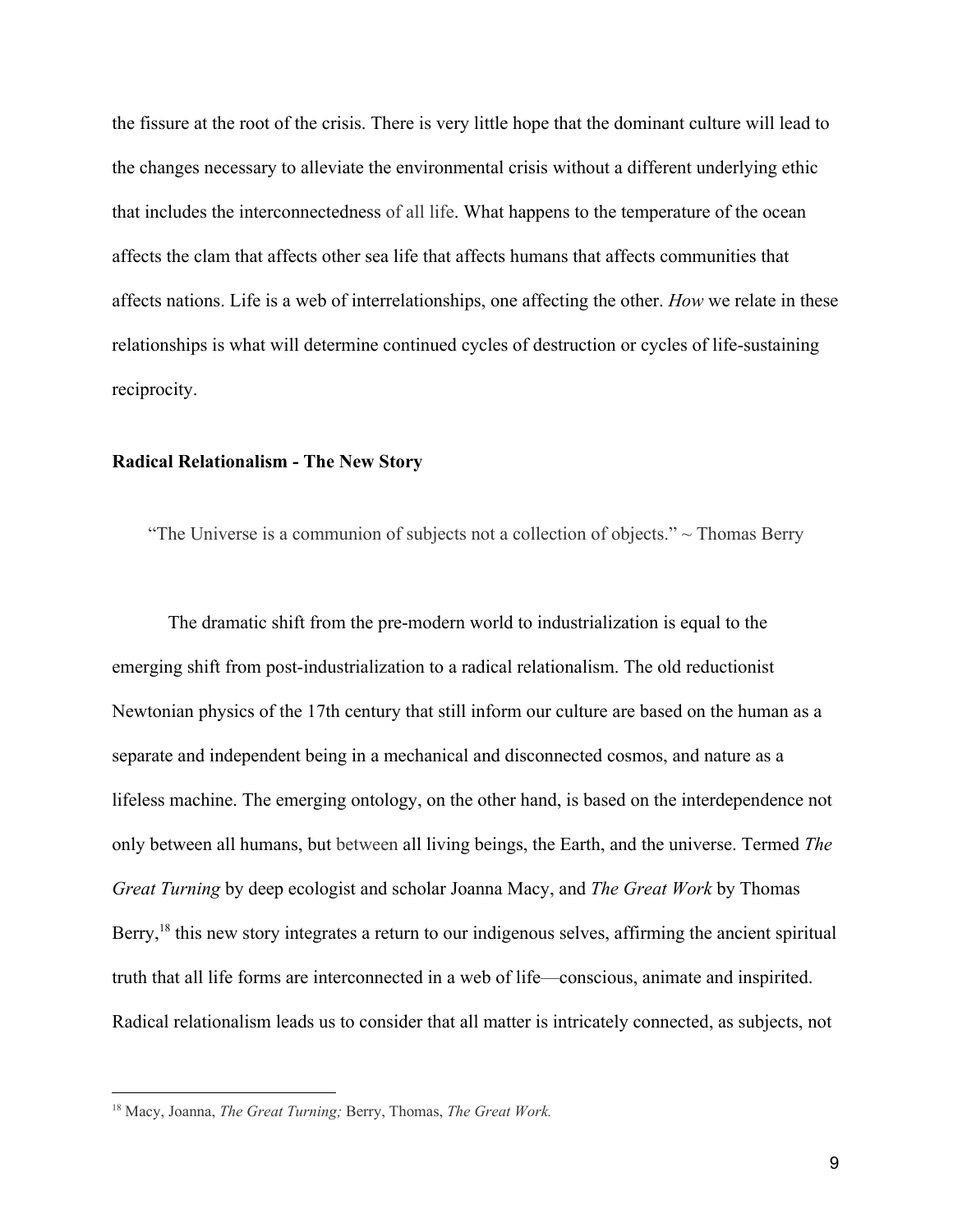as objects, emphasizing that all beings exist because of the relationships between them, not as isolated lifeless objects. In a quantum world, matter is defined by relationships between and among other corresponding entities, replacing classical physics with "a world that is more profoundly and mysteriously interconnected place than we ever imagined."<sup>19</sup>

Radical relationalism is supported by 21st century quantum and systems sciences that recognize the whole of life as interconnected, where "organisms can no longer be seen as disconnected entities."<sup>20</sup> These emergent sciences affirm that the web of life and the process of evolution are the result of a highly organized, symbiotic collaboration. David Bohm, credited with advancing quantum theory, noted that "The notion of a separate organism is clearly an abstraction, as is also its boundary. Underlying all this is unbroken wholeness even though our civilization has developed in such a way as to strongly emphasize the separation into parts."<sup>21</sup> And Albert Einstein, even though he maintained a suspicion of quantum physics, said that "we do not live in a universe with discrete, physical objects separated by dead space. The Universe is *one indivisible, dynamic whole* in which energy and matter are so deeply entangled it is impossible to consider them as independent elements. $\frac{1}{2}$ <sup>22</sup>

Dr. Barbara Muraca, professor of philosophy at Oregon State University, proposes German philosopher Gernot Böhme's term *ecological fabric* to describe this emerging way of viewing nature, not as an object or concept, but as a whole *fabric of being* that includes all of us,

...in which—to use a Whiteheadian expression—a *buzzing world* of activities, interactions, communication, voices, forms, colors is at work. Ecological fabrics are

<sup>&</sup>lt;sup>19</sup> Ananthaswamy, "Reality Check," 10.

<sup>20</sup> Lipton, *Biology of Belief,* 14.

<sup>21</sup> Bohm, David. (Complete citation.)

<sup>22</sup> Lipton, *Biology of Belief*, 89.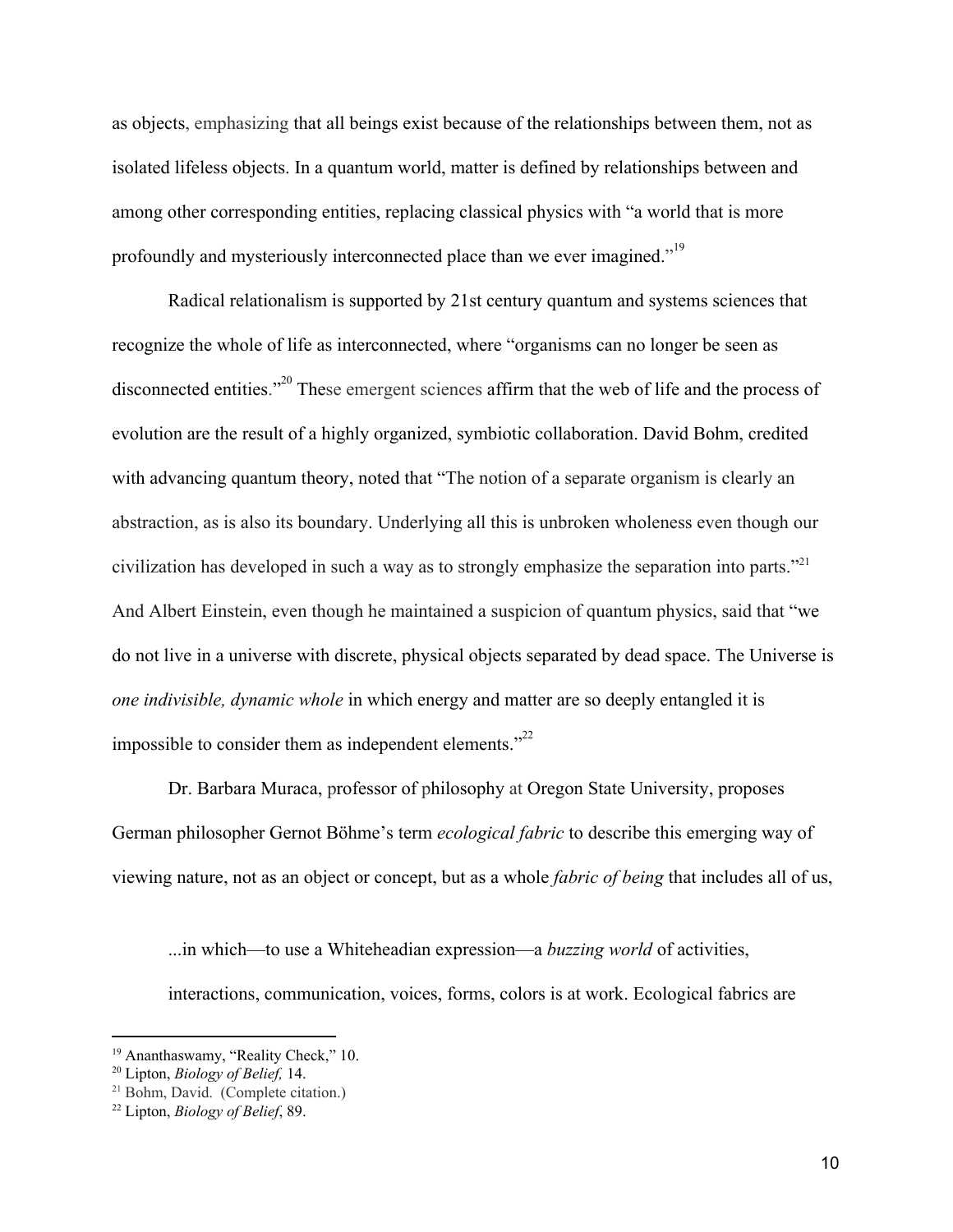communication fields in which the self-world relation is disassembled in a complex relational field encompassing multiple voices.<sup>23</sup>

In other words, this framework is not about "managing natural resources" well, nor conserving or protecting "nature" out there, but about understanding ourselves as part of nature, a continuous stream of changing, living interrelated beings. We need a larger story such as this to move beyond our narrow, individualistic, race-centric, and species-centric hierarchies.

# **Radical Relationalism Supporting Restorative Justice**

"Wrongdoing is more than simply a violation of law; it is a wound in the community, a tear in the web of relationships." ~ Howard Zehr

Radical relationalism rightly expands restorative justice, as the human/nature relationship is not separate from our communities or ourselves. This approach, which affirms a whole ecology, extends the innate human connection with the rest of the living world, recalling the worldview of indigenous peoples. When valuation shifts from instrumental or intrinsic to relational, the "other" is no longer completely external to us. The other can no longer be objectified, and therefore can no longer be commodified. "What has been constructed as 'external nature'—the other of reason and culture—could easily be kept at a distance as an object of scientific observation, use, and exploitation."<sup>24</sup>

<sup>23</sup> Muraca, "Relational Values," 35.

<sup>24</sup> Ibid., 32.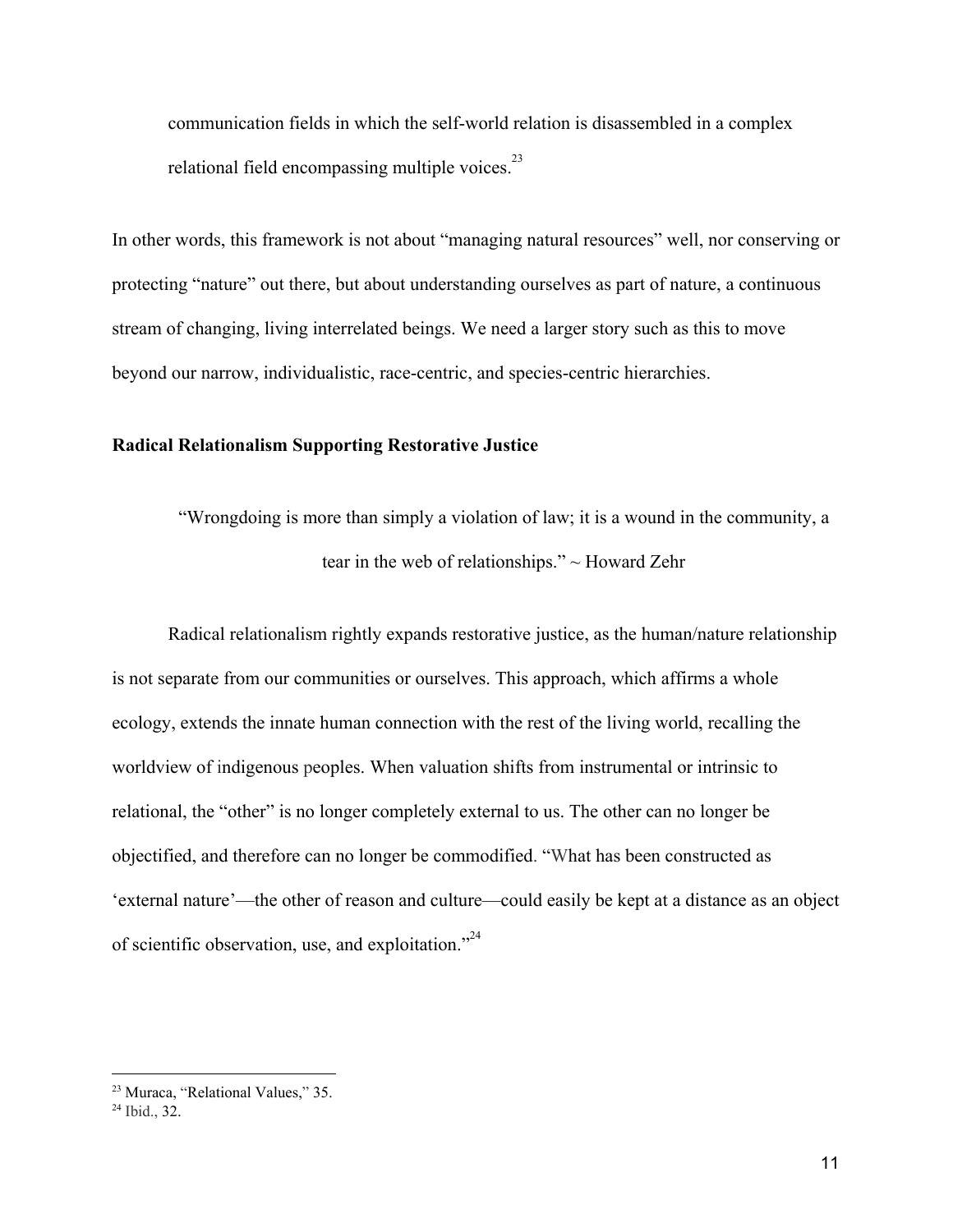Restorative justice is nimble enough, and rooted enough, to expand its branches much further, outside of courtrooms and schools, and into forests and shores and into the hearts of people in relationship with a real place. Its guiding principles of respect, connection and dialogue with the other, along with an unspoken foundation of kinship in the broadest sense of the word, already reflect an underlying relationalism. Restorative justice offers...

...a renewed understanding of environmental violations. It does not take the allegations lightly, but allows us to look at them in a different light. Howard Zehr, the grandfather of restorative justice, points out that wrongdoing is more than simply a violation of law; it is "a wound in the community, a tear in the web of relationships." A similar notion could be applied to environmental wrongs, so that they could be looked at as harm done to the web of relationships––including the earth at large and vulnerable populations such as future generations.<sup>25</sup>

Restorative justice has found its way into environmental contexts mostly in New Zealand and Australia, expanding relationalism within dialogue processes. For example, The New South Wales Land and Environment Court in New Zealand revises processes to take place within the local harmed jurisdiction, to include interviews with aboriginal councils and other affected stakeholders, and to result in orders to restore harmed ecosystems and provide restitution for victims. Opportunity is also afforded for the defendant to meet with victims in order to listen and to apologize. New Zealand stakeholders have learned that addressing environmental harms presents problems and opportunities to advance relationalism around the important and

<sup>25</sup> Motupalli, "Intergenerational Justice," 19-20.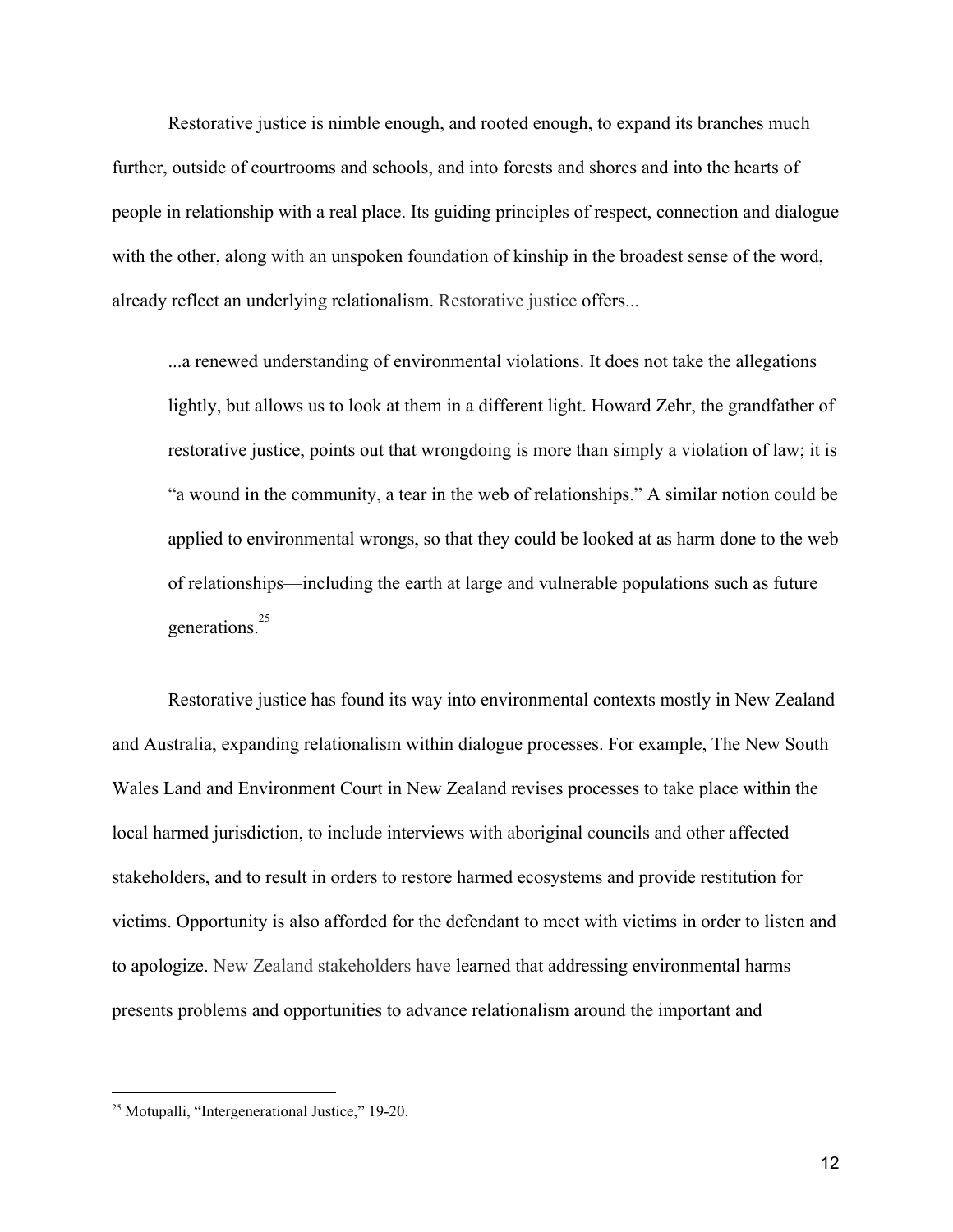sometimes intricate issue of identifying all of the victims of environmental harm, and then including those voices in processes and outcomes. The opportunity lies in the need to include the voices of rivers, meadows, forests, and salamanders, and the resulting possible shift of consciousness that comes from listening and being changed by this experience. Justice Preston, of the New South Wales court shares a solution:

Where the environment and non-human biota are the victims, the surrogate victim needs to be able to bring to the restorative process an ecocentric and not anthropocentric perspective. As with future generations, the fact that the environment and non-human biota are not able to vocalise their claims and concerns is not an insuperable problem. A representative can be appointed to speak on their behalf.<sup>26</sup>

## **Radical Relationalism in Legal Restorative Justice Processes**

Changing culture requires shaping the principles and values of a field to align with what is emerging. Restorative justice needs to expand its already aligned values with radical relationalism to apply to all of the natural world, emphasizing the value of *interconnectedness.* Howard Zehr notes that "Although we are connected, we are not the same. Particularity appreciates diversity."<sup>27</sup> This definition invites an expanding view of relationality across a

<sup>26</sup> Preston, Brian. "The Use of Restorative Justice in Environmental Crime." A paper presented to: EPA Victoria Seminar on Restorative Environmental Justice. March 22, 2011. 8.

<sup>27</sup> Zehr, *The Little Book,* 35.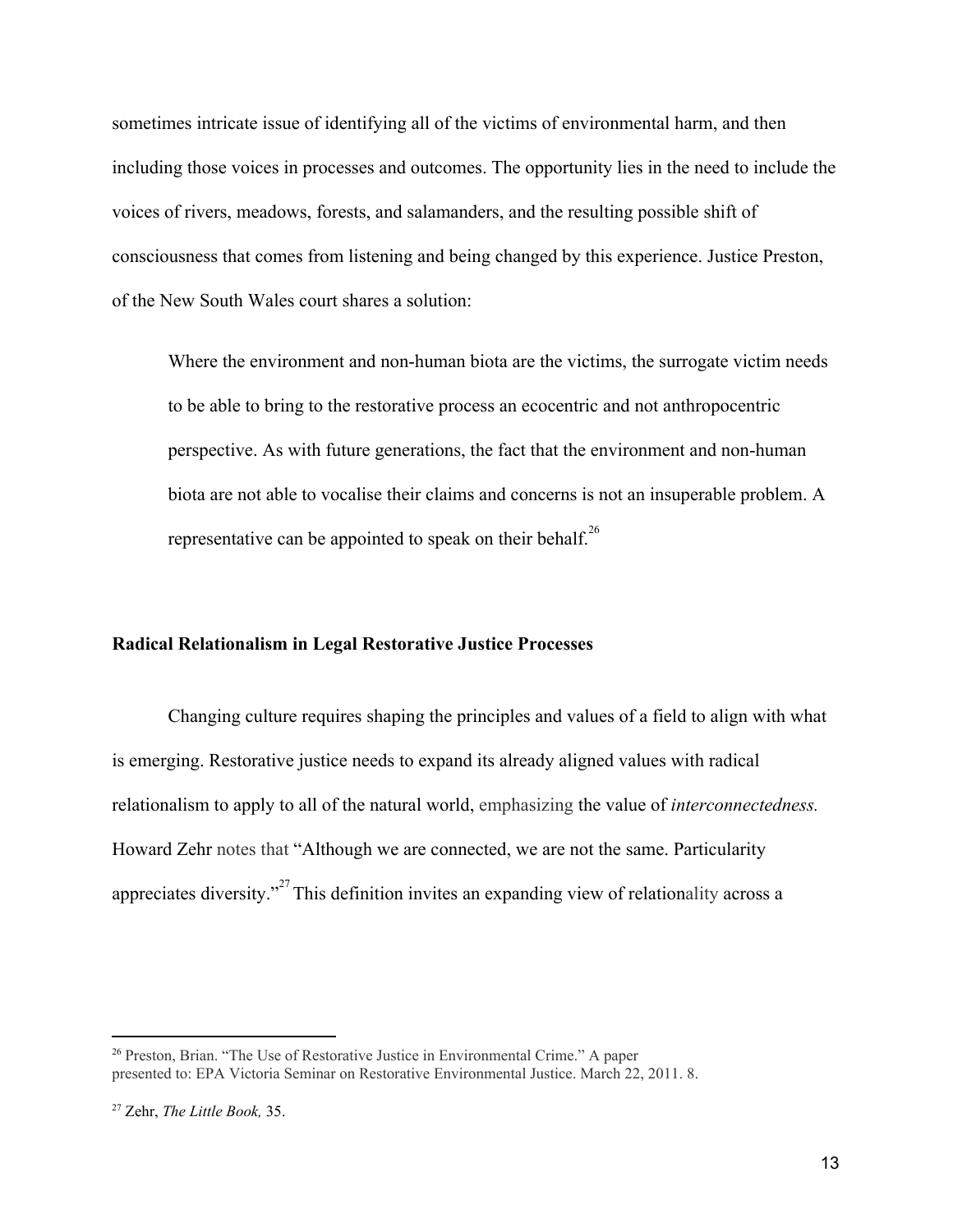diverse spectrum of human and non-human creatures and ecosystems. Another hallmark value is *respect* "for all, even those who are different from us."<sup>28</sup>

Restorative justice, shaped by radical relationalism, is oriented to deepen a shift from an *I-It* exchange to an *I-Thou* experience. The hope of such a movement toward restoration of primary relationships between all members of living ecosystems is embodied in a restoration of justice following harm, as well as measures to prevent environmental harm. These values must inform practices within legal environmental cases of harm, extending to include all of the natural world in all phases of the process. These processes can help nurture a new culture based on restoring the human/nature relationship.

In New Zealand, Australia, Canada, and here and there in the United States, restorative justice has begun to expand its branches to address environmental harm. The following norms have been the topic of dialogue, research and writing in terms of how each part of the process presents problems and opportunities within environmental contexts. There are already seeds of radical relationalism emerging from those leading the way. Five areas with the field of restorative justice can serve to redefine traditional norms with expanded inclusion for environmental contexts: *inclusion of all stakeholders, victim-centered process, encountering one another, acknowledging and healing harms,* and *making amends.*

**Inclusion of all stakeholders.** Restorative justice processes include all stakeholders to a given harm or grievance, namely the victims, offenders and the community. In environmental conflicts, this would include the harmed community, which could be humans who interact with the environment, as well as frogs, salmon, rivers, oaks, owls, prairies, etc., within the affected

<sup>28</sup> Zehr, *The Little Book*, 36.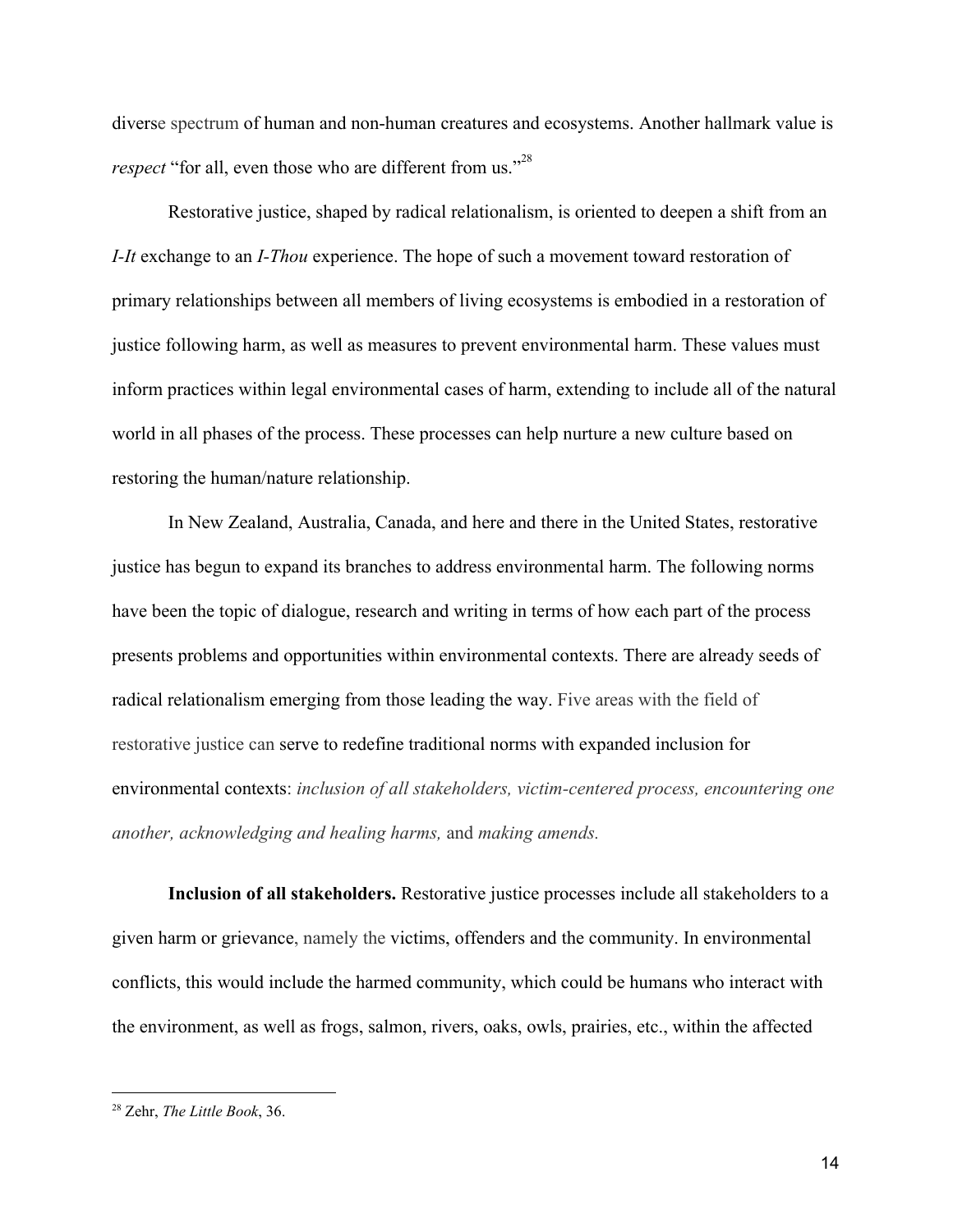watershed, along with the indigenous community who may live within that ecosystem. Radical relationalism also prioritizes the automatic inclusion of all affected non-human kin and representatives of local indigenous peoples.

**Victim-centered process.** All affected victims, whether human or non-human, need to be given voice, protection and priority within environmental cases. Radical relationalism shifts the perspective on other-than-human victims, away from viewing them as "resources," or as "others" separate from humans, to viewing them as uniquely diverse, yet intimately connected living beings in an interdependent web springing from the same tree of life as us. Indigenous peoples are also victims in most environmental conflicts or harms, since their land and livelihoods were stolen by colonial powers. Indigenous peoples should have an automatic voice as a stakeholder regarding environmental matters, particularly when harms affect original tribal land.

The issue has been raised regarding the difficulty of identifying and including the concerns of non-human victims at the table. This is overcome by appointing representatives to speak on behalf of those subjects without voice.<sup>29</sup> Representatives could include locally dedicated environmental group leaders, concerned members of the public, conservationists, or indigenous people who live close with the land. Ideally, this service could be offered by restorative justice practitioners who have grounded themselves in relationship with their watersheds. One of the suggested practices I bring in later in the chapter can be implemented in this context: learning to listen to the Earth and her creatures in order to speak eco-centrically into processes.

<sup>&</sup>lt;sup>29</sup> Preston, "The Use of Restorative Justice in Environmental Crime," also Pain, "Restorative Justice for Environmental Crime: An Antipodean Experience."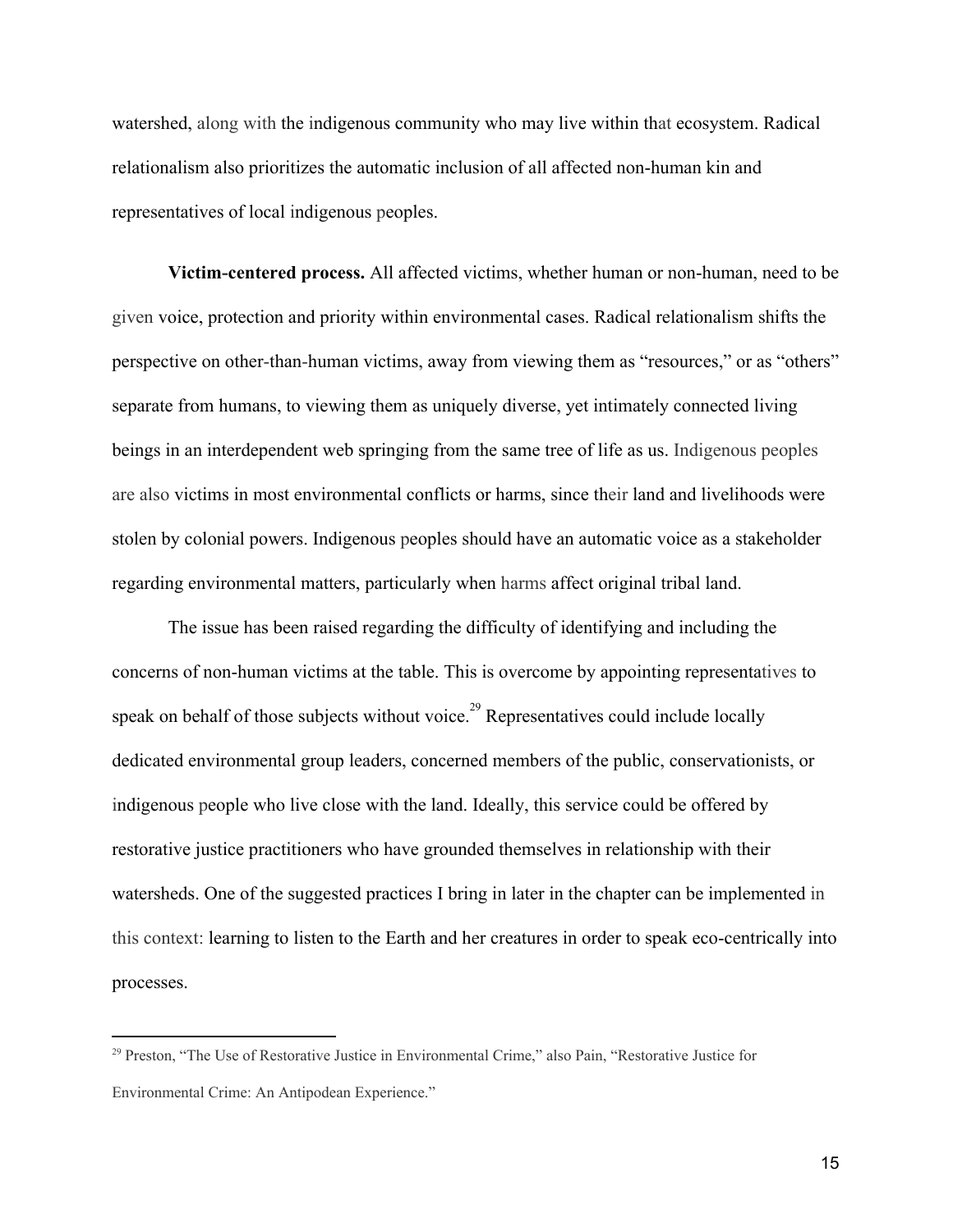**Encountering one another.** Applied radical relationalism expands the room for both traditional and environmental processes, and perhaps gets rid of the room altogether. Proceedings should lead to encounters between all stakeholders, or as many as possible within the contested or harmed ecosystem. "Face-to-face" encounters with a tree or a river or salmon may sound stretching, and indeed it should. It is this kind of stretching and immersion that is necessary to plant seeds of radical relationalism. "Nature is often seen as being distinct from humanity and history, simply a backdrop for human events. Encounters with alternative ontological systems can be disruptive to strict categorical distinctions such as those between human/animal or culture/nature."<sup>30</sup> Encounters with a tree or other beings can be transformative, an opening into the cultural fabric of nature to experience life beyond one's own construct. Having wise guides can help facilitate these encounters.

**Acknowledging and healing harms.** Environmental harms and conflicts will require that people include non-humans as well as the relationships between them, in processes of acknowledgment, apology and healing. It is the responsibility of humans, including representatives of government and business, to acknowledge harm and restore relationships to injured ecosystems, including creatures, soil, air, rivers and waterways. The faulty paradigm that leads to objectifying, destroying and harming the natural world must be acknowledged, grieved and healed, making room for the emerging, and ancient, story of interconnection and interdependence.

This acknowledgment is vital to a successful process and to addressing the root causes of much of the crises we face, which is a powerful paradigm-shifting endeavor. Acknowledging

<sup>30</sup> Reichert, *Transformative Encounters,* 32.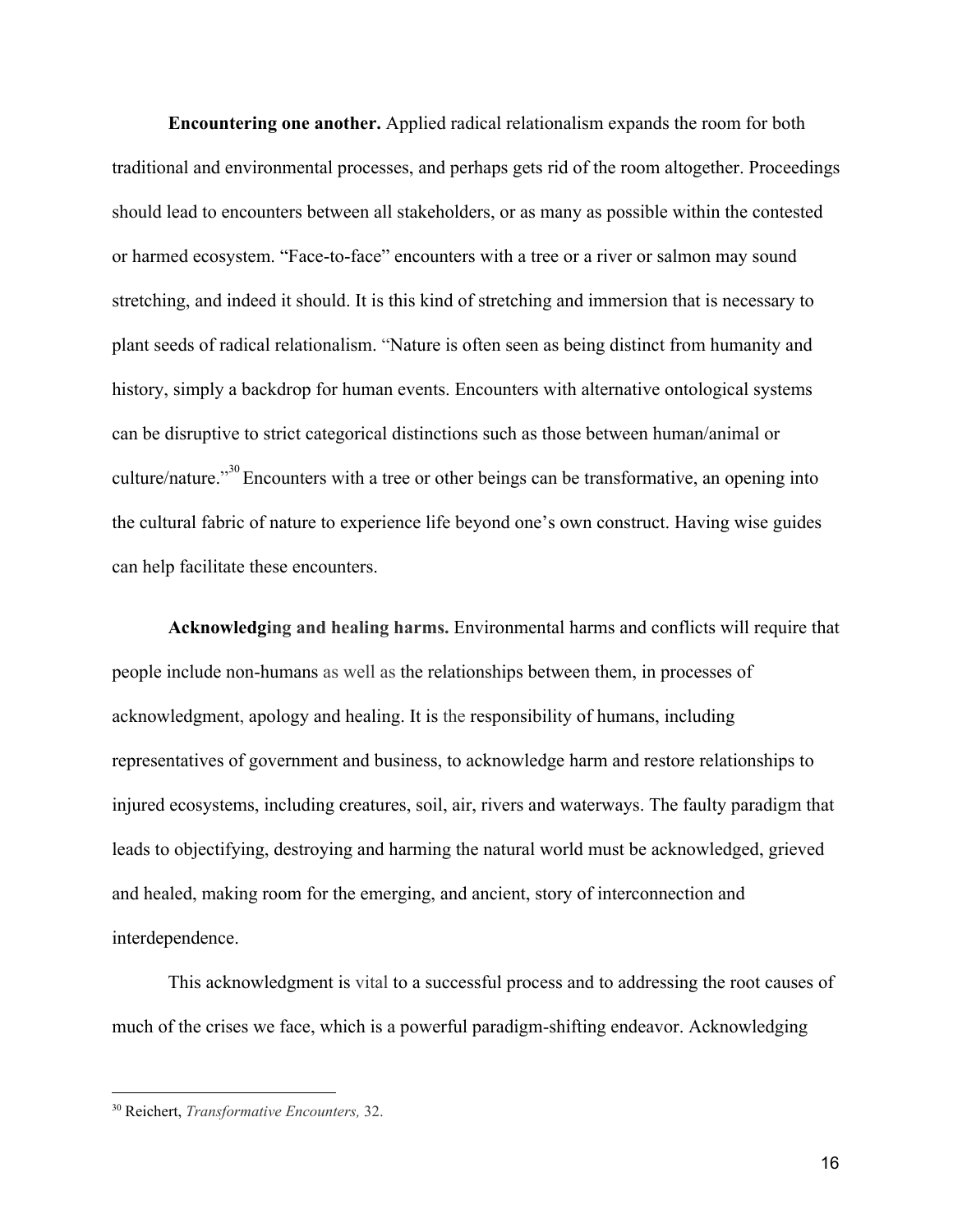harms to nature as a harm to indigenous peoples and others who live with deep relationship and kinship with the natural world is a necessary and healing opportunity for addressing the violence of our country's history. Acknowledging harms to nature as harms against ourselves helps realign the human/nature disconnect. Grief processes, which I refer to later, can be part of the healing that is necessary for moving forward.

**Making amends.** Making amends is a pivotal action that holds possibility for healing ecosystems and their inhabitants and communities further, taking responsibility for actions that cause harm. While traditional restitution is important, reconciliation and restoring relationship are primary. Sentencing could include apology, stopping a harmful environmental practice that puts water at risk, restoring a destroyed habitat, planting trees, or reorienting a company's bottom-line to prioritize environmental, and therefore human, wellness. Offenders could spend a number of days out in the natural world, connecting with the harmed ecosystem. Restoring people to our true origins as people of the Earth is not only the goal of these processes; it is a primary root strategy for the transformation needed to stop the trajectory toward the looming environmental and climate crises.

## **Restorative Justice as Cultural Change Practices**

Aside from court-based cases of harm, restorative justice can also reimagine its contribution to cultural change by expanding its role from arbiter or mediator of justice to something else––a facilitator of restorative ecology. Outside of the limited number of court-based environmental justice processes, there are examples of individuals and groups in North America who may or may not identify their work as "restorative justice," yet their work

17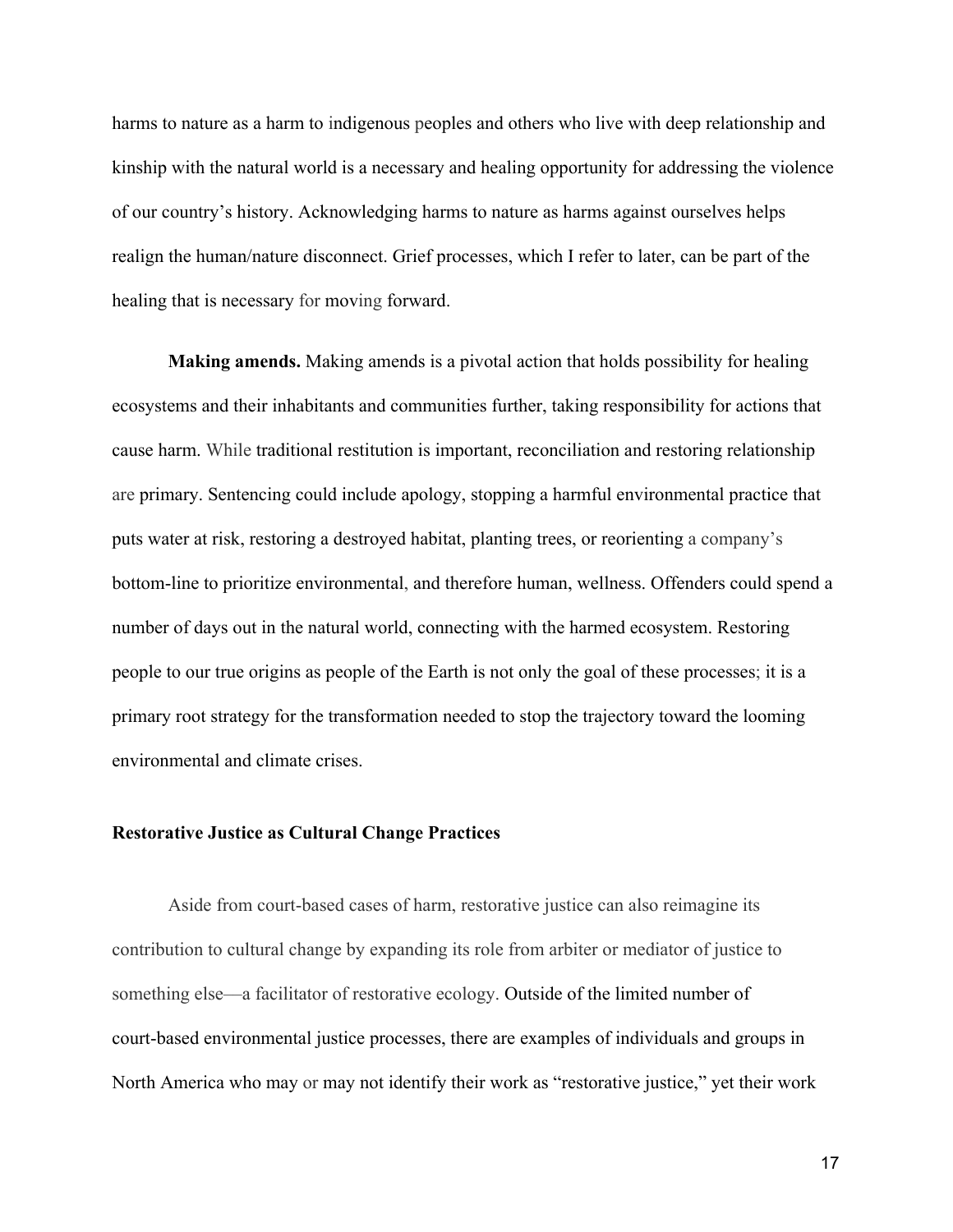very much aligns with the same principles and values, guided by radical relationalism. I will highlight four of them here, two of which are within the scope of the restorative justice field, and two of which have an indirect connection.

**Dr. Elaine Enns** has taken new strides into ecological territory, practicing a land-based restorative justice process with groups of indigenous and settler peoples throughout North America, addressing the tragic history of traumatic land conflict. Her 25-year experience with restorative justice has expanded to include the land itself and indigenous peoples through workshops, writings, and facilitated experiences of reconciliation. She specifically seeks "restorative solidarity" between descendants of settlers/colonizers and indigenous peoples, working mostly with faith communities, advocating for white descendants to do their own work of recognizing and honestly constructing their own family narratives of settlement, and also to be open to learning from indigenous communities.

We need to listen to how indigenous communities are identifying harms, needs, and responsibilities, and investigate our past and present complicity. The just-completed Canadian Truth and Reconciliation process gave us an extraordinary opportunity to do this. Then our churches can covenant to become true "Treaty People," working with First Nations to make things as right as possible. This can include covenants of accountability, restitution, reparation, and (ideally) reconciliation.<sup>31</sup>

Enns' work is based on an innate understanding of the interconnection between people and land, specifically a lived-out history of traumatic conflict based on very different values of

<sup>&</sup>lt;sup>31</sup> Enns, "Settler Response-ability," 37.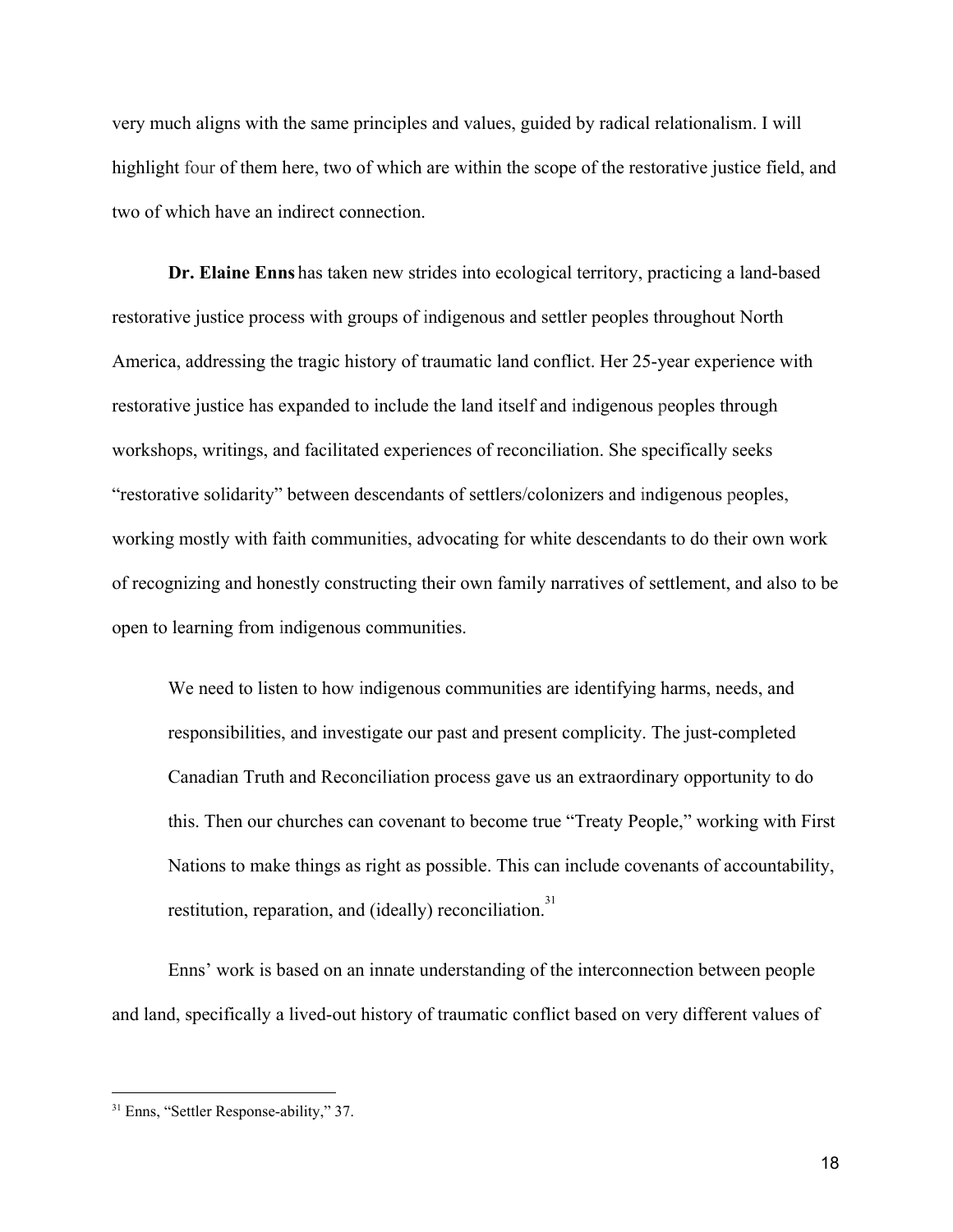land. A white colonizing orientation could be summarized as being rooted in the seeds of instrumentalism––land to be developed and owned and used––whereas an indigenous people's orientation is rooted in the seeds of radical relationalism––land as sacred relationship. This conflict of values led ultimately to the theft of land and subjugation and genocide of indigenous peoples that characterize early American history. Enns is offering us not only the opportunity of coming to terms with our complicity in the violence that dispossessed an entire people group, but to open ourselves to alternative ways of living into the future shaped by relations with indigenous peoples and their distinctly relational ontologies with the Earth.

**Radical Joy for Hard Times** is a worldwide community that is based in the United States, dedicated to "bringing meaning, beauty, and value to places that have been damaged by human or natural acts."<sup> $32$ </sup> This is an example of work that is not named as restorative justice, yet is deeply aligned with its values within a radical relationalism paradigm. Radical Joy seeks to restore wounded places through embodied relationship and listening, reconnecting community and repairing harm. "Rad Joy educates, supports, and connects communities around the world to create Earth Exchanges, experiential gatherings in which we visit wounded places, get to know them as they are now, share our stories of what they mean to us, and make a simple, spontaneous work of art there."<sup> $33$ </sup> This initiative is deeply restorative, providing a means for community to develop around renewed relationship with the Earth; this is a beautiful example of work inviting people to *re-member* themselves directly within the ecological fabric of life. As Dr. Muraca

<sup>32</sup> Radical Joy for Hard Times, 1-2.

 $33$  Ibid., 4-5.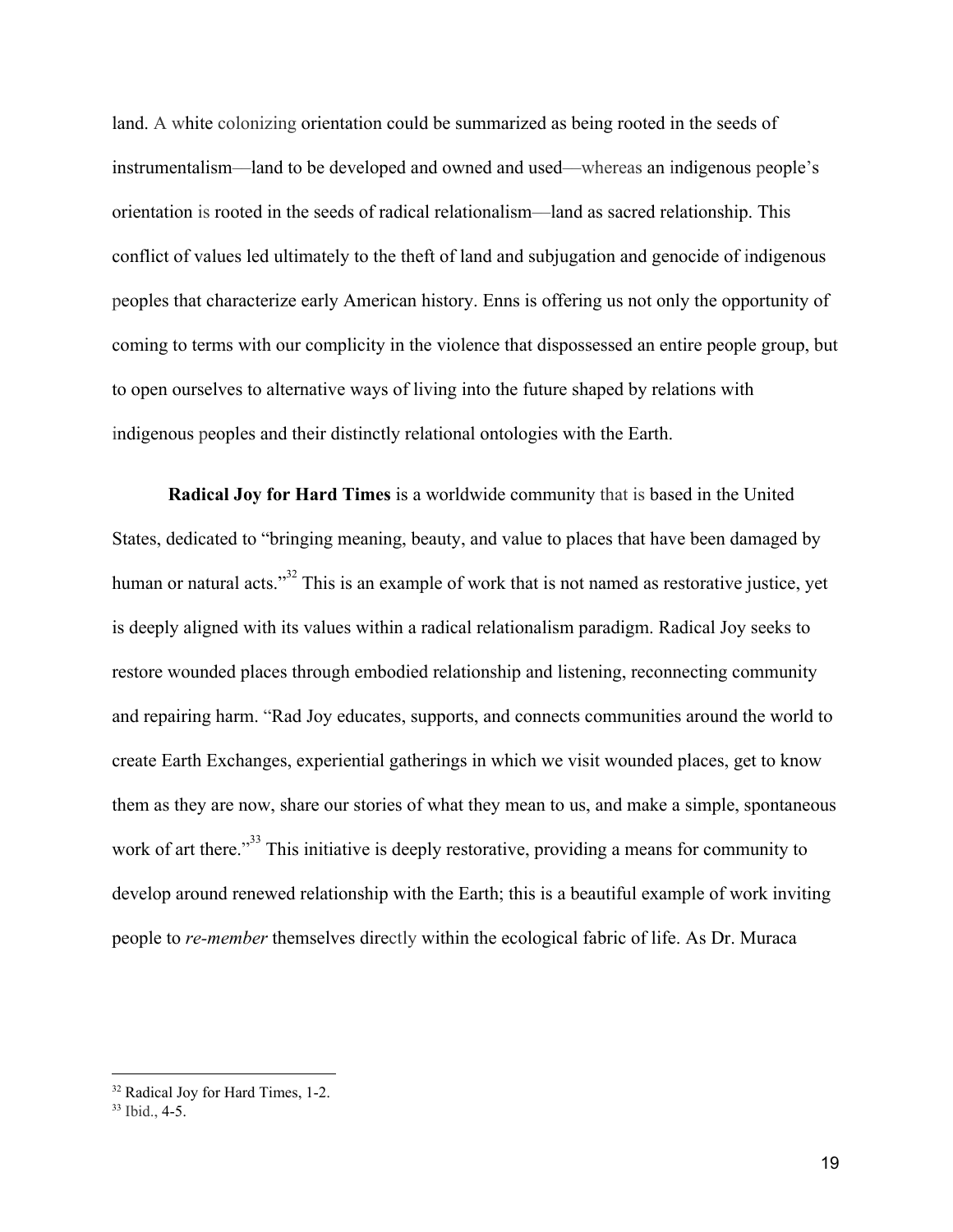points out regarding radical relationalism, "By understanding our own experience we gain access to the understanding of *actual, constitutive relatedness*."<sup>34</sup>

**Center for Restorative Practices** is located in Santa Rosa, California, offering resources and trainings based on restorative justice principles. Their mission is to implement "restorative practices and the way of council to the places we work and live."<sup>35</sup> This includes a program specifically with the natural world, focused on "sustainability rooted in right relationships with the world around us."<sup>36</sup> The Center partners with The Association of Nature & Forest Therapy to train practitioners in opening doors for people to enter into relationship with nature, not only for healing and wellness, but to be open "to what happens when people remember that we are a part of nature, not separate from it, and are related to all other beings in fundamental ways."<sup>37</sup> This work is an ideal example of radical relationalism in practice, representing restorative justice as an agent of cultural change and conflict/crisis prevention and transformation.

**The Work That Reconnects Network** provides a set of resources and activities associated with Joanna Macy. The ethos of restoring and re-membering our primary relationship with the Earth is shared both by restorative justice and Joanna Macy's work during a time she names as "The Great Turning." This turning is the passage that defines the new emerging story governed by radical relationalism which she defines as, "...a shift from Industrial Growth Society to life-sustaining civilization." The purpose of this work is to "bring us back into relationship with each other and with the self-healing powers in the web of life, motivating and empowering

<sup>&</sup>lt;sup>34</sup> Muraca, "Relational Values," 21.

<sup>35</sup> Center for Restorative Process, <http://www.centerforrestorativeprocess.com/>

 $36$  Ibid.

 $37$  Association for Nature & Forest Therapy, 6-7.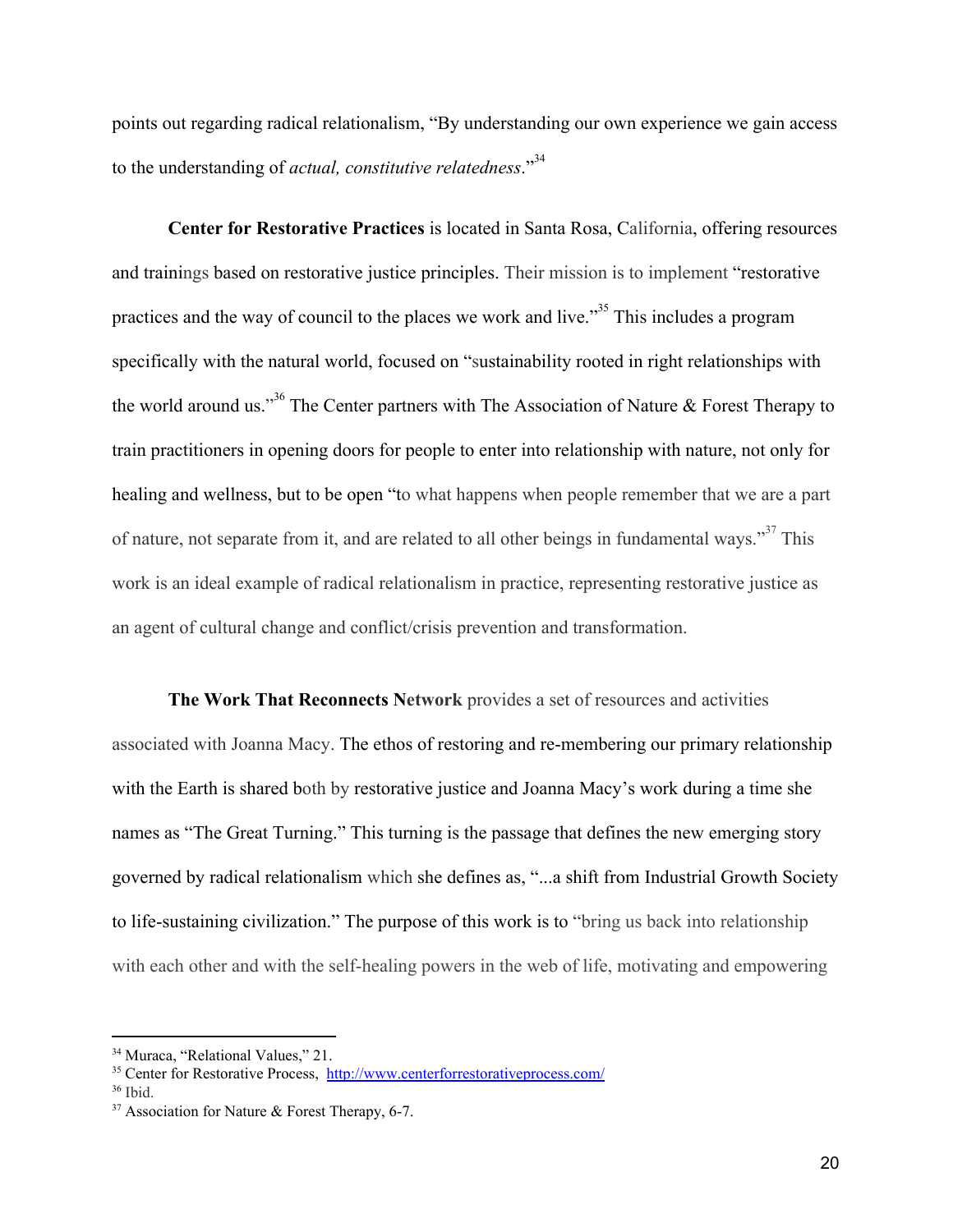us to reclaim our lives, our communities, and our planet from corporate and colonial rule."<sup>38</sup> Through writings, online resources, and workshops, Macy and her colleagues offer practices for experiential group processes designed to reconnect people with "our mutual belonging in a relational universe,"<sup>39</sup> awaken us to the injustice of our Industrial Growth Society, and to affirm "that our intention to act for the sake of all beings, and to become allies to all oppressed or marginalized people, can become organizing principles of our lives.<sup> $140$ </sup>

### **More Suggestions for Restorative Justice with the Earth**

The following are ideas for potential restorative practices to help practitioners who want to facilitate environmental conflict processes and/or work toward prevention of continued environmental harm to transform worldview, embody practice, and create processes to reconnect people with the reality of their relatedness with the Earth. These examples are just a few of many other possibilities that could be explored, developed, and integrated into a movement toward restoring justice, which means restoring relationship between humans and the rest of the natural world. This is prevention work, building a new culture, as Muraca says, "in a buzzing world, amid a democracy of fellow creatures."<sup>41</sup>

This framework challenges the Western idea of 'nature' as something external to society to be—depending on the dominant paradigm—preserved (nature & wilderness conservation), exploited (eco-efficiency, green economy, weak sustainability), or

<sup>&</sup>lt;sup>38</sup> Macy, "Foundations of the Work," 25-26.

<sup>39</sup> Ibid., 29.

<sup>40</sup> Ibid., 33.

<sup>41</sup> Muraca, "Relational Values," 35.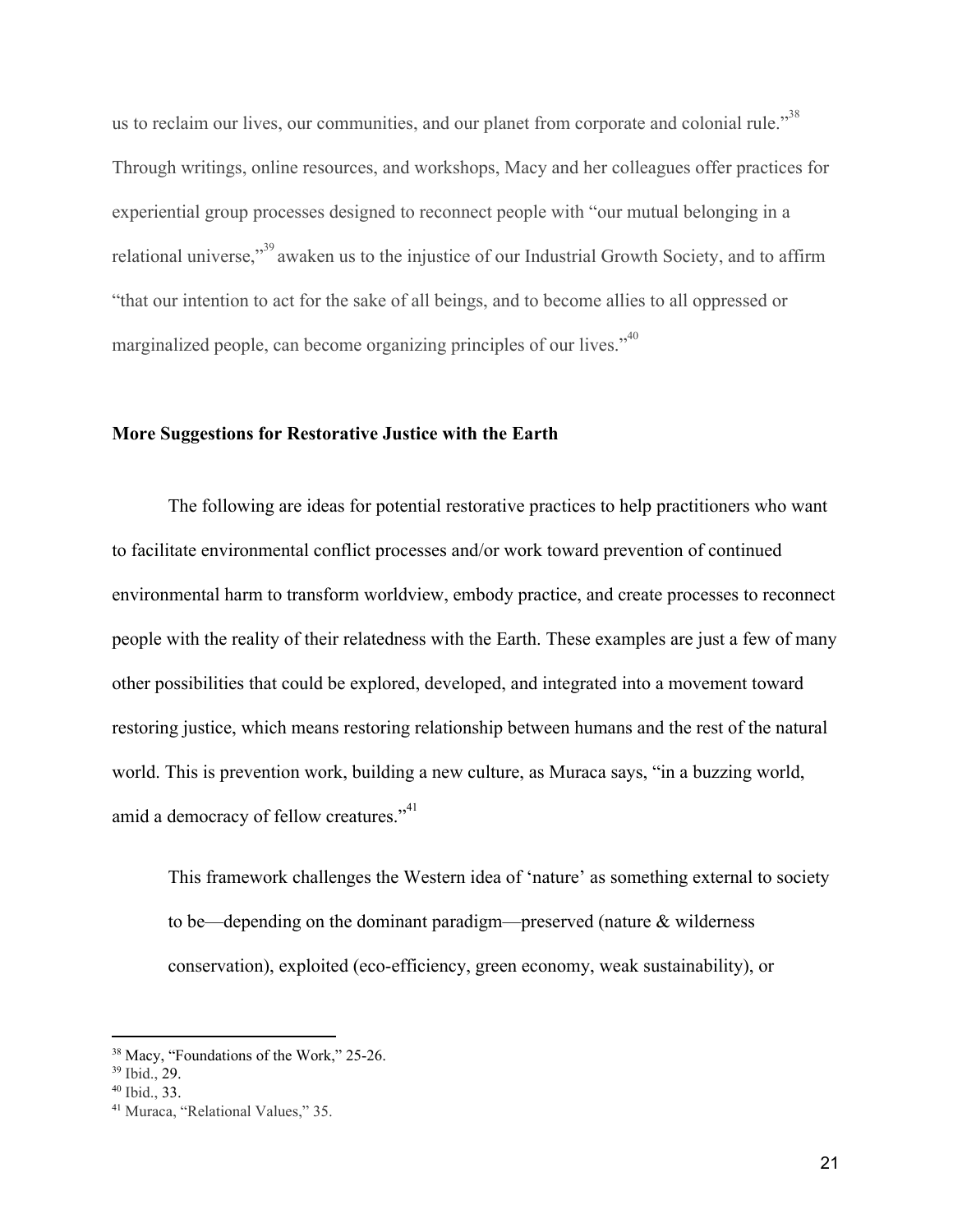managed (strong sustainability, wise use). It shifts attention to a radically different understanding of the relation to the 'territory,' with all its inhabitants included in what can be best called a *cosmo-anthropo-vision*, in which interconnection among different levels of the real (biophysical, human, and supernatural) leads to specific society-nature relations and nature-culture regimes.<sup>42</sup>

#### **Family Constellations Work**

Although most people are disconnected from their ancestral history beyond a few generations, we are at the same time deeply affected by the DNA we carry from those who walked even centuries before us.<sup>43</sup> This disconnection to both the people who were our forebears, and to the Earth in which we have been formed over the centuries, is a factor in the continuing destruction of our planetary home.

To access the wisdom needed during a time of planetary emergency, and to address complex conflicts originating in the human domination of the natural world, we need access to our own indigenous knowing. We are all native to some place, embedded within a certain family of ancestors, both human and non-human, connected by generations to land, water, and ecosystem. We can reconnect to this wisdom. Addressing and healing our ancestral roots often equates to addressing our complicity in the theft of land and displacement of Native Americans, in slaveholding, and in genocide.

 $42$  Ibid., 35.

<sup>43</sup> Relethford, John, *Reflections of Our Past: How Human History is Revealed in our Genes.*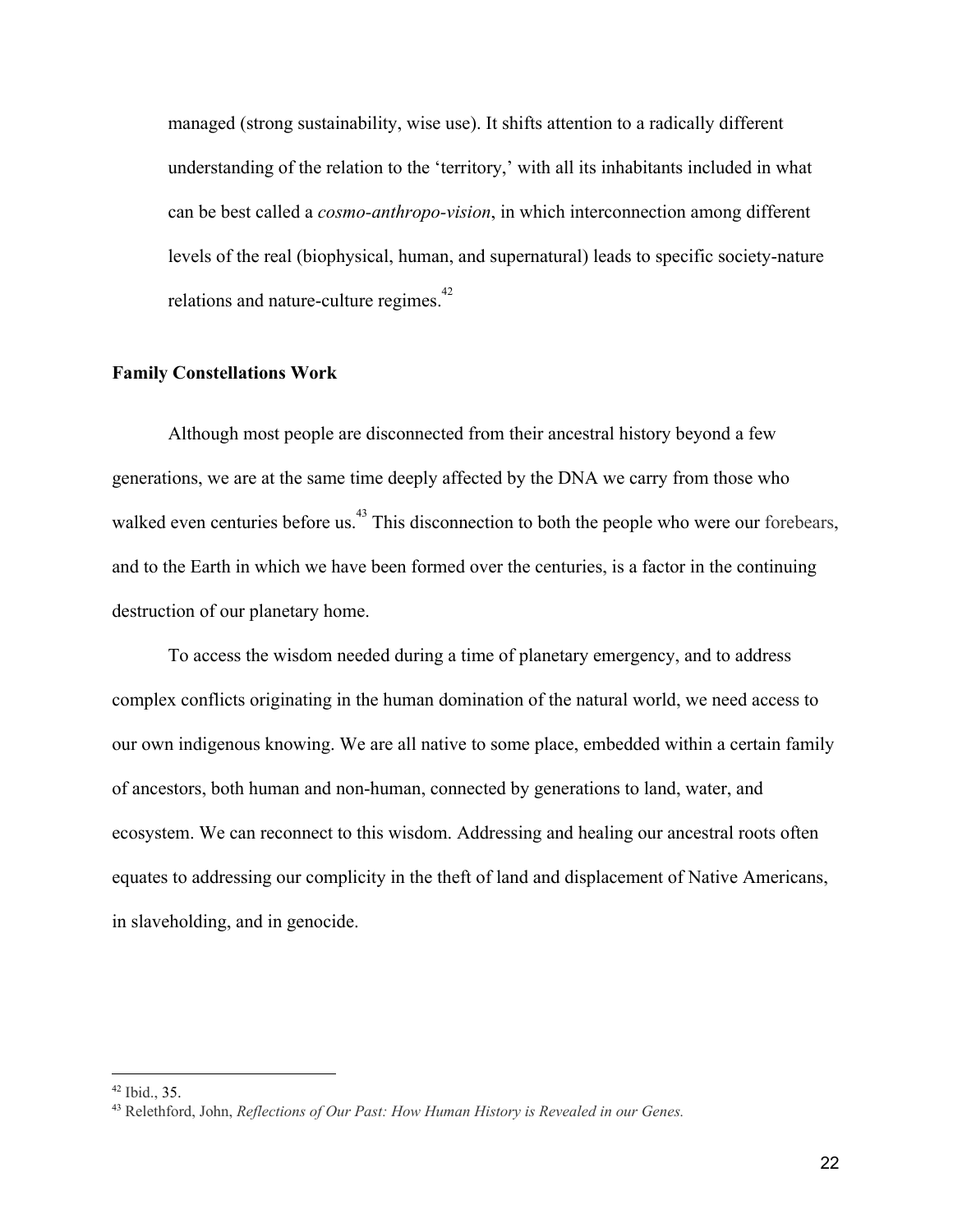Family and human systems constellation work is specifically geared toward ancestral healing, influenced by indigenous worldviews and traditions.<sup>44</sup> Constellation work involves circle processes where participants are moved from a "noun-oriented" process to a "verb-oriented" process, <sup>45</sup> initiating a response rooted more from innate instinct and embodied connection with people and the natural world, than in our reductionist, rational mindset. The importance of this work intersects with the importance of trauma work within cases of harm, including environmental. "Victims and perpetrators at times share, at a deep soul level, the experience of their shared horror, and subsequent generations may incorporate one or both aspects of that experience."<sup>46</sup> This dynamic includes the land.

Family and human constellations work can be done for individuals, families, and communities, and nature constellation work is intentionally focused on cross-species and cross-group relationships in natural systems. In circles, the people doing the work choose representatives to act as members of their family, their ancestors, and/or as non-human members of the natural world. When people enter roles in a nature constellation, "they experience in their own bodies what membership in the Greater Family means, in a specific context."<sup>47</sup> Each representative will then share their experience of living out the person's story with remarkable ability to "know things about the family system that reveal the core of an individual's fear and symptoms."<sup>48</sup> These experiences have the capacity to heal people, families and communities, even ecosystems, as they embody the practice of an underlying radical relationalism.

- <sup>46</sup> Ibid., 18.
- <sup>47</sup> Ibid., 73.

<sup>44</sup> Boring, Francesca Mason. *Connecting to Our Ancestral Past: Healing through Family Constellations, Ceremony, and Ritual.*

 $45$  Ibid., page #?

<sup>48</sup> Ibid., 21.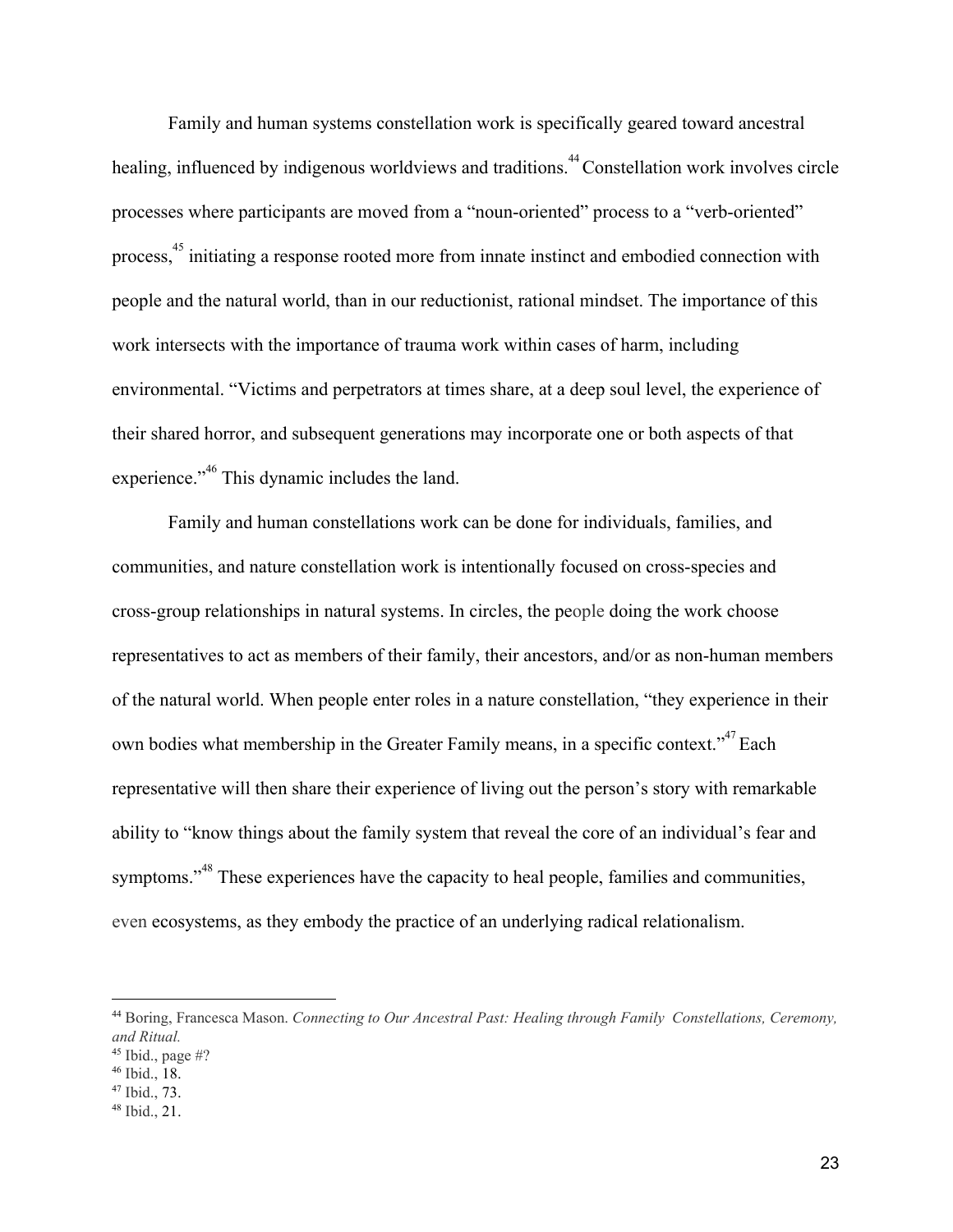# **Grief Work**

Restorative justice processes need to include practices that create space for tending to grief, both individually and communally, as an important element of healing wounds and relationships, developing empathy, and preventing conflict. Psychotherapist and writer Francis Weller identifies the loss of our connection with the living earth as one of the most important gateways of expressing grief. Especially during environmental conflicts or when addressing environmental harms, this gateway brings us to "directly experience the soul of the world, the *anima mundi*,<sup>"<sup>49</sup> as part of our own. During these times, perhaps our psyches experience not just</sup> our own grief, but that of the land or ecosystem itself.

What if, however, the feelings we have when we pass through these zones of destruction are actually arising from the land itself? What if it is the grief of the forest registering in our bodies and psyches – the sorrow of the redwoods, voles, sorrel, fern, owls, and deer, all those who lost their homes and lives as a result of this plunder of living beings? What if we are not separate from the world at all? It is our spiritual responsibility to acknowledge these losses.<sup>50</sup>

Another way is to learn how to listen to the land's suffering directly, as Trebbe Johnson and her group, Radical Joy for Hard Times, demonstrate in their work to grieve and restore ecologically devastated places. These experiences can move underlying valuation paradigms from instrumental or intrinsic to relational in a process of listening to the voices of the land or water or tree and the voices of people who are part of that nature.

<sup>49</sup> Weller, *Wild Edge,* 46.

<sup>50</sup> Ibid., 47.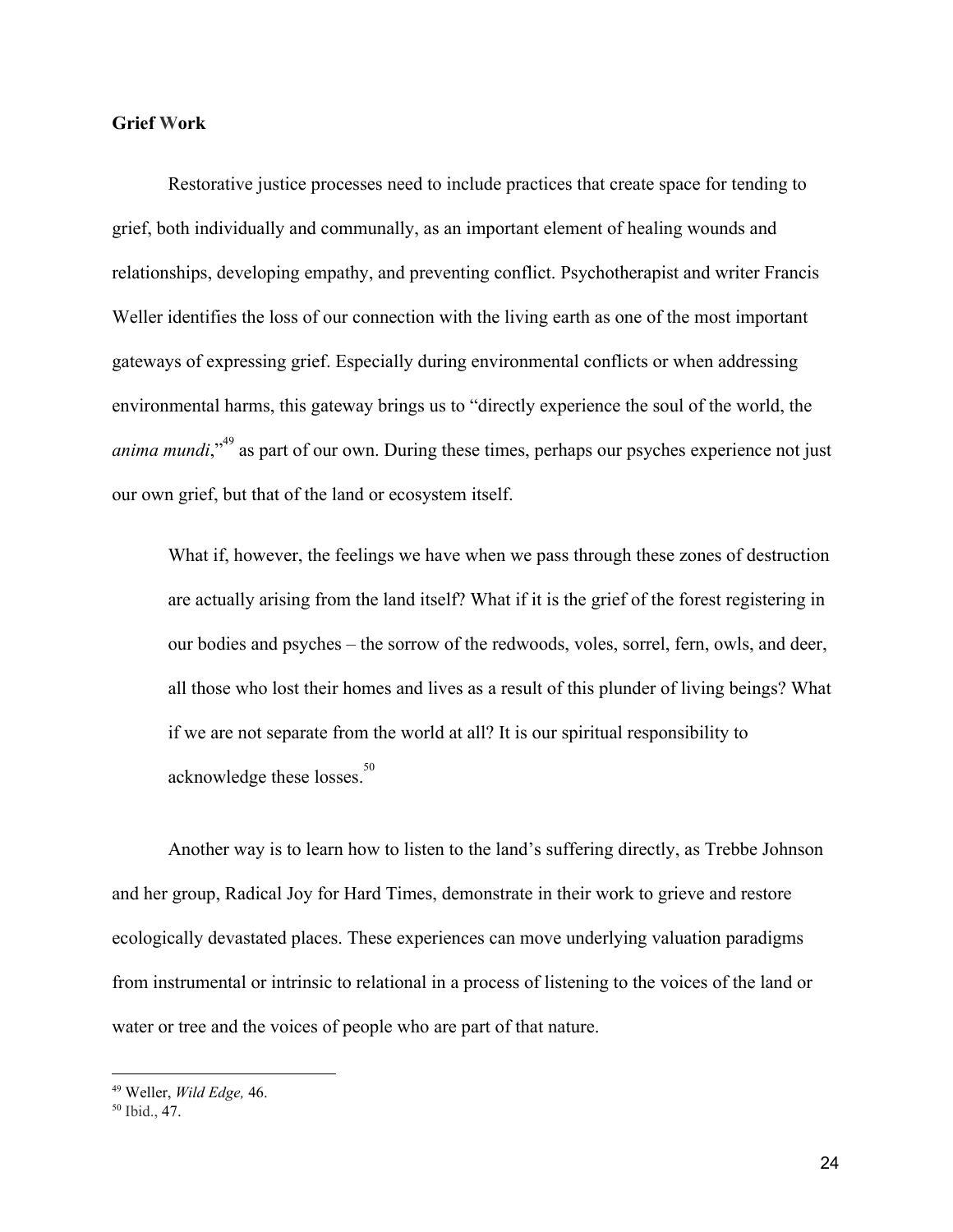Tending to our grief is both an act of restoration and a step toward preventing harm. When grief is repressed or denied, it hides in our shadow self, but it "doesn't sit there passively waiting to be reclaimed and redeemed; it regresses and becomes more primitive. Consequently, death rattles through our streets daily, in school shootings, suicides, murders, overdoses, gang violence, or through sanctioned sacrifice of war dead."<sup>51</sup> Creating space for grief during emotionally heightened times of conflict, harm and injustice is an important component of restorative processes and conflict prevention. Facilitated processes providing space to connect our grief with the sorrow of the natural world can be powerful and deeply restoring for both human and non-human.

# **Conversation With the Wild**

Every leap across paradigms requires some kind of new training or education. Personally reconnecting in and with nature is the backbone of preparing for the work of facilitating processes and guiding others. This time in history calls us to remember how to listen to the Earth and to bring about restoration, not only to the land, but with the land.

It's not just the land that is broken, but more importantly, our relationship with the land….We can't meaningfully proceed with healing, with restoration, without 're-story-ation.' In other words, our relationship with land cannot heal until we hear its stories. But who will tell them? $52$ 

<sup>51</sup> Weller, *Wild Edge*, xviii.

<sup>52</sup> Kimmerer, *Braiding Sweetgrass*, 9.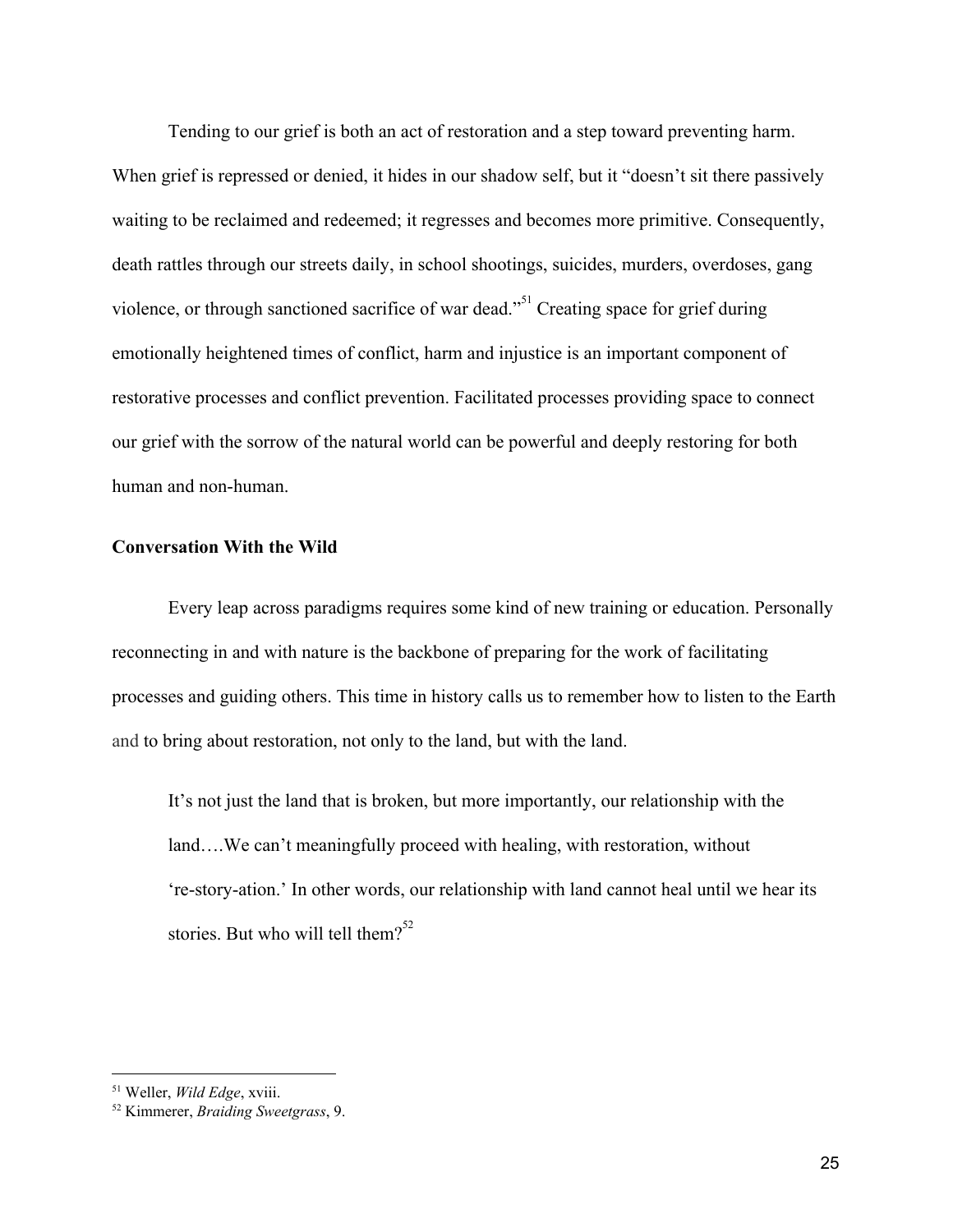Our unconscious valuation of the natural world as 'objects' or 'resources' can become apparent in this process, and can change when we encounter them in a new way. Peter Wohlleben tells about his change of heart that influenced his practices as a forester who assessed trees for their market value for many years before his perception was changed. His job working with trees as commodities had distorted the way he saw them. Ultimately, he began to remember his love of nature as a child, and cultivated his relationship to trees, leading him to write *The Hidden Life of Trees: What They Feel, How They Communicate*, a New York Times Bestseller. From his writing, we learn that trees 'talk,' feel, care for their young and the elderly, cooperate, and have memories. He notes, "when the capabilities of vegetative beings become known, and their emotional lives and needs are recognized, then the way we treat plants will gradually change as well." $53$ 

To have a conversation with a tree or other being, or to imagine a way out of the current crises of disconnection, requires this kind of awareness rooted in experience. Or perhaps it is the other way around. This awareness comes as we learn to converse with a tree. In the process, we cultivate our own native human wholeness. "Trees are sanctuaries. Whoever knows how to speak to them, whoever knows how to listen to them, can learn the truth. They do not preach learning and precepts, they preach, undeterred by particulars, the ancient law of life. Every path leads homeward..."<sup>54</sup>

Radical relationalism is a deeply spiritual framework pointing to a unity among all life forms, and it stands at the heart of most religions. A small emerging movement of churches popping up across North America is leaving behind traditional church buildings and meeting

<sup>53</sup> Wohlleben, *Hidden Life of Trees,* 244.

<sup>54</sup> Hesse, *Wandering,* 67.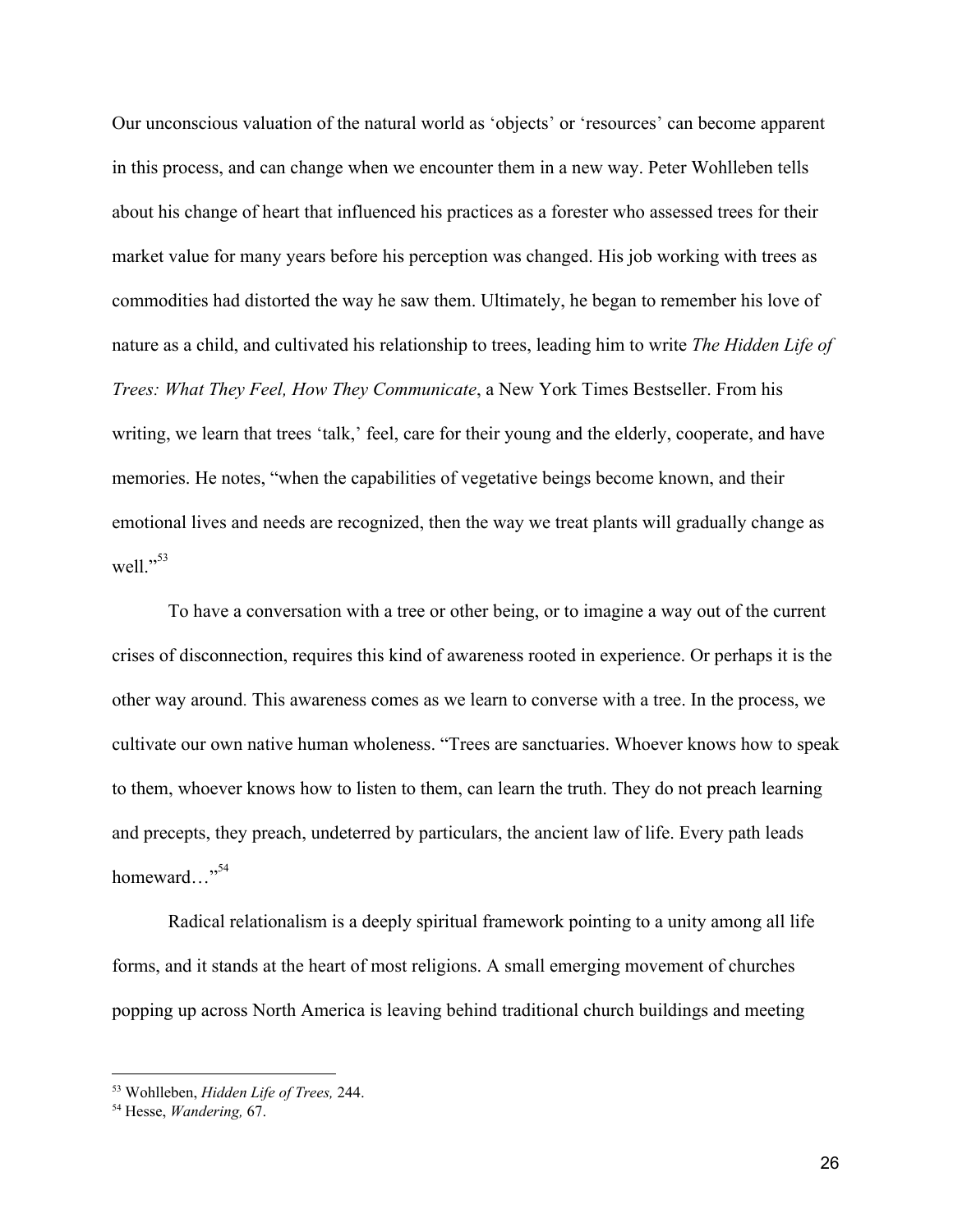outside in their watersheds, as pre-Christian peoples did, in relationship with stars and moon, forest and crops, sea and sky. I am one of many coalition members of The Wild Church Network, representing a diverse span of Christian denominations as well as non-denominational, integrating a kind of restorative justice in the wild as spiritual practice. These 'churches' gather together with their local ecosystems to enlarge community. Some of them offer acknowledgment and relationship to those members (human and more-than-human) who have been traumatized by human colonization and destruction. These examples of emerging spiritual ecology offer another form of restorative justice-oriented radical relationalism.

# **Where Do We Go From Here?**

In the shift from industrial society to living society, reconnection and relationship with the rest of the living world is called forth from a deep understanding that human destiny is radically intertwined with all natural systems and beings. A radical relationalism framework for restorative justice can help us challenge old assumptions about who and what we are in the whole ecology of life. A new story is emerging to help us re-member ourselves back into those core relationships that formed us, bringing with it new language and practices to contextualize them.

In this current 21st century, the relevance of any philosophy, practice or institution will be determined by its acknowledgment of the human connection with ecosystems and non-human species of Earth. Perhaps what we are witnessing in the world, namely the chaos of society in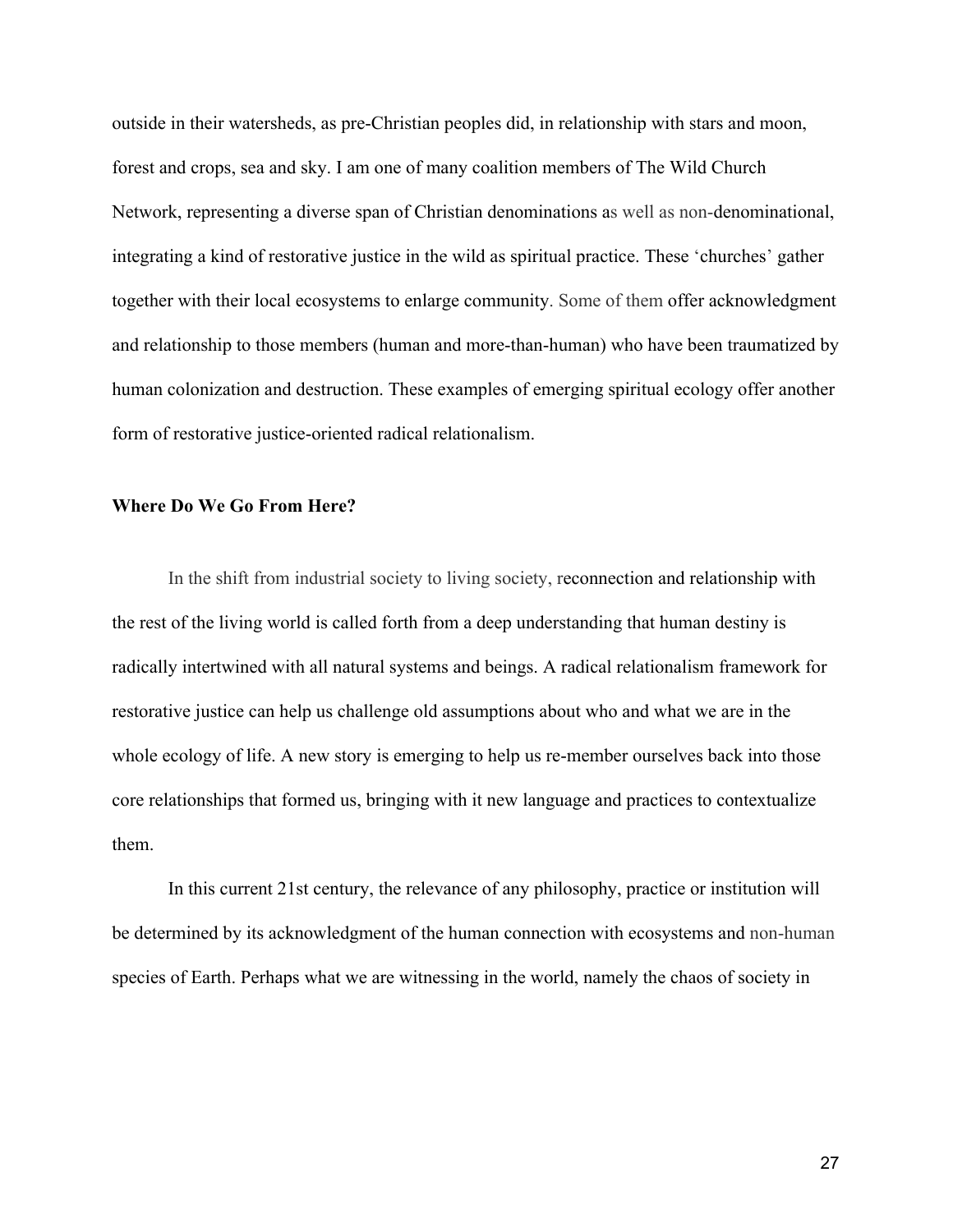crisis, is also grounds for hope, as "breakdown is a necessary part of collectively waking up from the painful illusion of separation."<sup>55</sup>

A new story is being born and lived out in the thoughts and lived experiences of ecotheologians, ecopsychologists, ecologists, permaculturists, beekeepers, food sovereignty farmers, poets, writers, along with cultural and spiritual leaders. Practitioners who have interest in environmental conflicts and/or concern for the planetary crisis need to have access to spaces in order to meet together to share ideas and questions. They need to create or participate in trainings tailored to implementing practices, and imaging new ones, are which rooted in radical relationalism. While resources and practices exist to address the root problems beneath the urgent ecological crises before us, there is yet much work to be done to translate these practices into conflict transformation, law and justice, and peacebuilding.

The truth is that we are already in relationship with all-that-is, even if we are not aware of it. So the question becomes, *what kind* of relationship will we choose to have with the Earth that formed us and keeps re-forming us? In an age of disconnection and destruction, radical relationalism challenges us to re-member ourselves as being intimately related with the natural world, as being part of the same ecology. We are nature. Nature is us. A restorative justice that is aligned with the Earth can create practices that listen to all stakeholders, furry and four-legged, swimming and flowing, flying, stationary, slithering, crawling, or walking on two legs, and thereby create meaningful and healing paths to bring about a holistic justice.

<sup>55</sup> Rich, "Recognizing the Wounds" 4.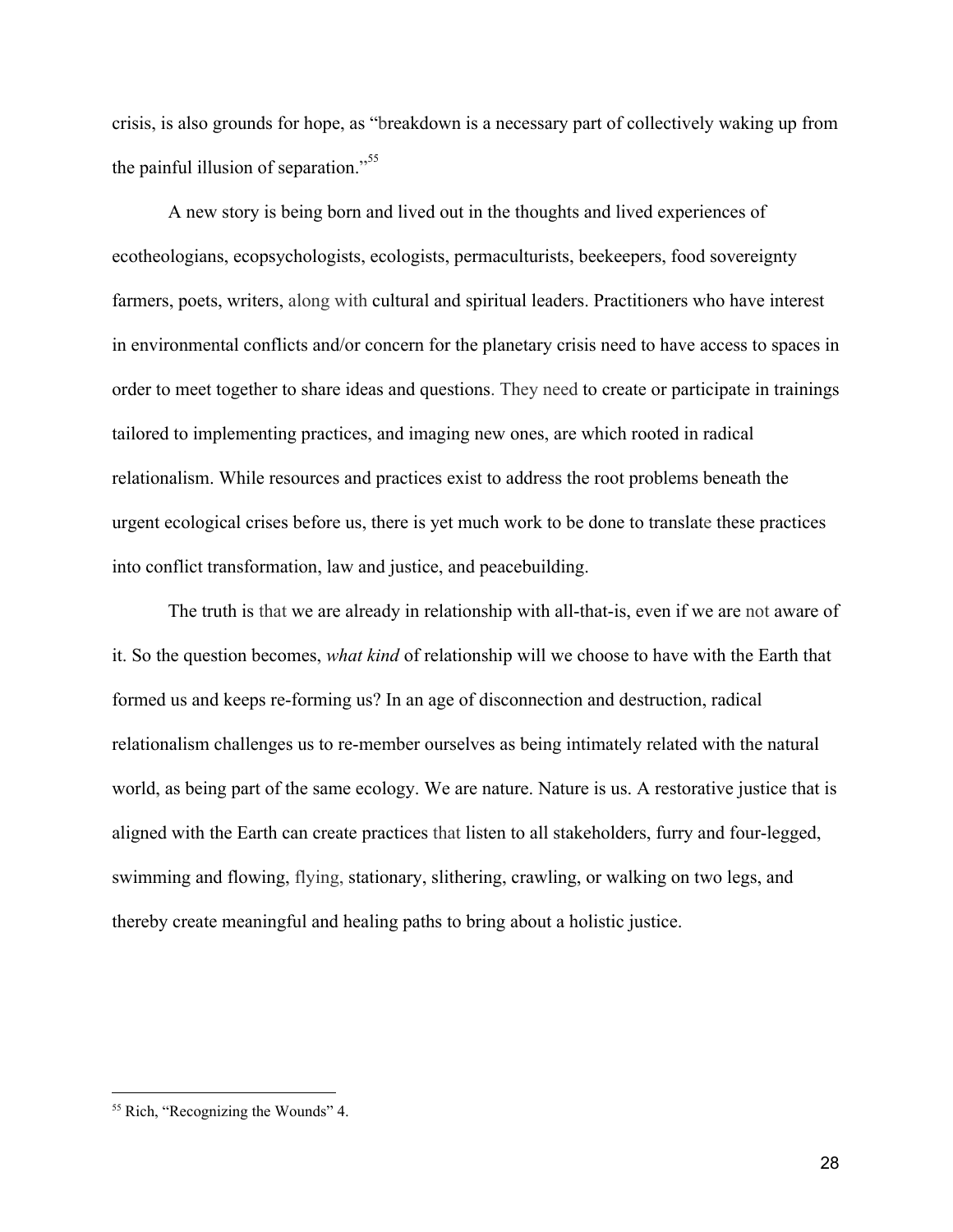### Bibliography

Ananthaswamy, Anil. "Reality Check: The Hidden Connections Behind Quantum Weirdness." New Scientist. April 5, 2017. [https://www.newscientist.com/article/mg23431200-200-realitys-comeback-the-h](https://www.newscientist.com/article/mg23431200-200-realitys-comeback-the-)idden-network-t hat-controls-what-we-see/

Association for Nature & Forest Therapy. [https://www.natureandforesttherapy.org](https://www.natureandforesttherapy.org/)

Boring, Francesca Mason. *Connecting to Our Ancestral Past: Healing through Family Constellations, Ceremony, and Ritual.* Berkeley: North Atlantic Books, 2012.

Calaprice, Alice, ed. *The New Quotable Einstein.* Princeton University Press, 2005.

Center for Restorative Process. Santa Rosa, CA. <http://www.centerforrestorativeprocess.com/>

Dellinger, Drew. "Change the Worldview, Change the World: New Generations and the Power of Story." *Kosmos Journal for Global Transformation,* Summer 2018. https://www.kosmosjournal.org/kj\_article/new-cosmology-and-social-justice/

Enns, Elaine. "Settler Response-ability." *Geez Magazine.* Fall 2005. 34-37.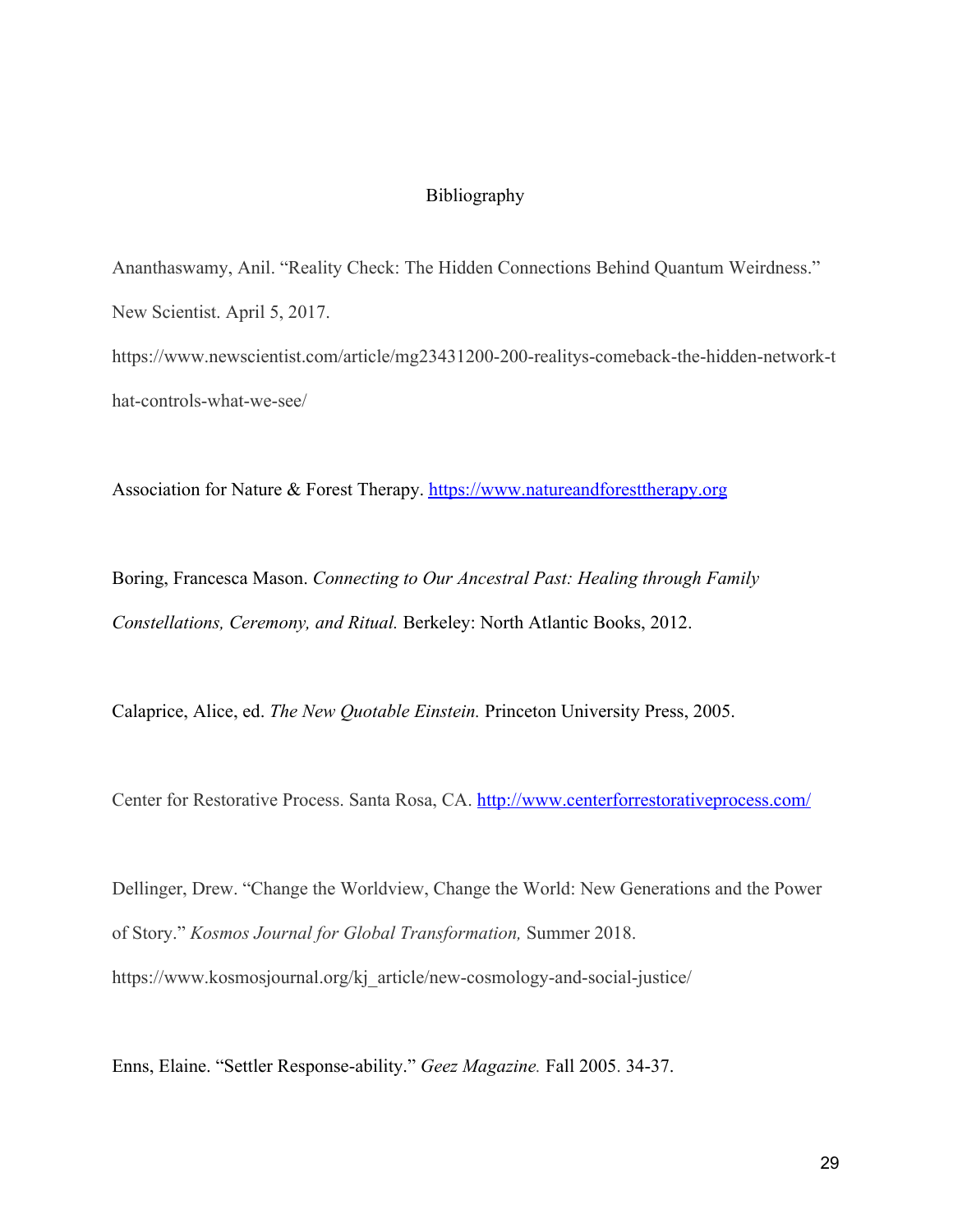Enns, Elaine. "Trauma and Memory: Challenges to Settler Solidarity." *Consensus:* Vol 37: issue 1, Article 5. <https://scholars.wlu.ca/consensus/vol37/iss1/5/>

Ganter, Carl. "Water crises are a top global risk." *World Economic Forum*. 16 (January 2015). <https://www.weforum.org/agenda/2015/01/why-world-water-crises-are-a-top-global-risk/>

Hesse, Herman. *Wandering: Notes and Sketches.* Translated by James Wright. Farrar Strauss & Giroux, 1972.

Kimmerer, Robin Wall. *Braiding Sweetgrass.* Canada: Milkweed Editions. 2013.

Macy, Joanna. "Foundations of the Work." Work That Reconnects Network. https://workthatreconnects.org/

Malkinson, Trevor. "Joanna Macy on the Three Pillars of the Great Turning." *Beams and Struts.*[http://www.beamsandstruts.com/bits-a-pieces/item/980-joanna-macy-and-the-three-pillar](http://www.beamsandstruts.com/bits-a-pieces/item/980-joanna-macy-and-the-three-pillars-of-the-great-turning) [of-the-great-turning](http://www.beamsandstruts.com/bits-a-pieces/item/980-joanna-macy-and-the-three-pillars-of-the-great-turning)

Motupalli, Chaitanya. "Intergenerational Justice, Environmental Law, and Restorative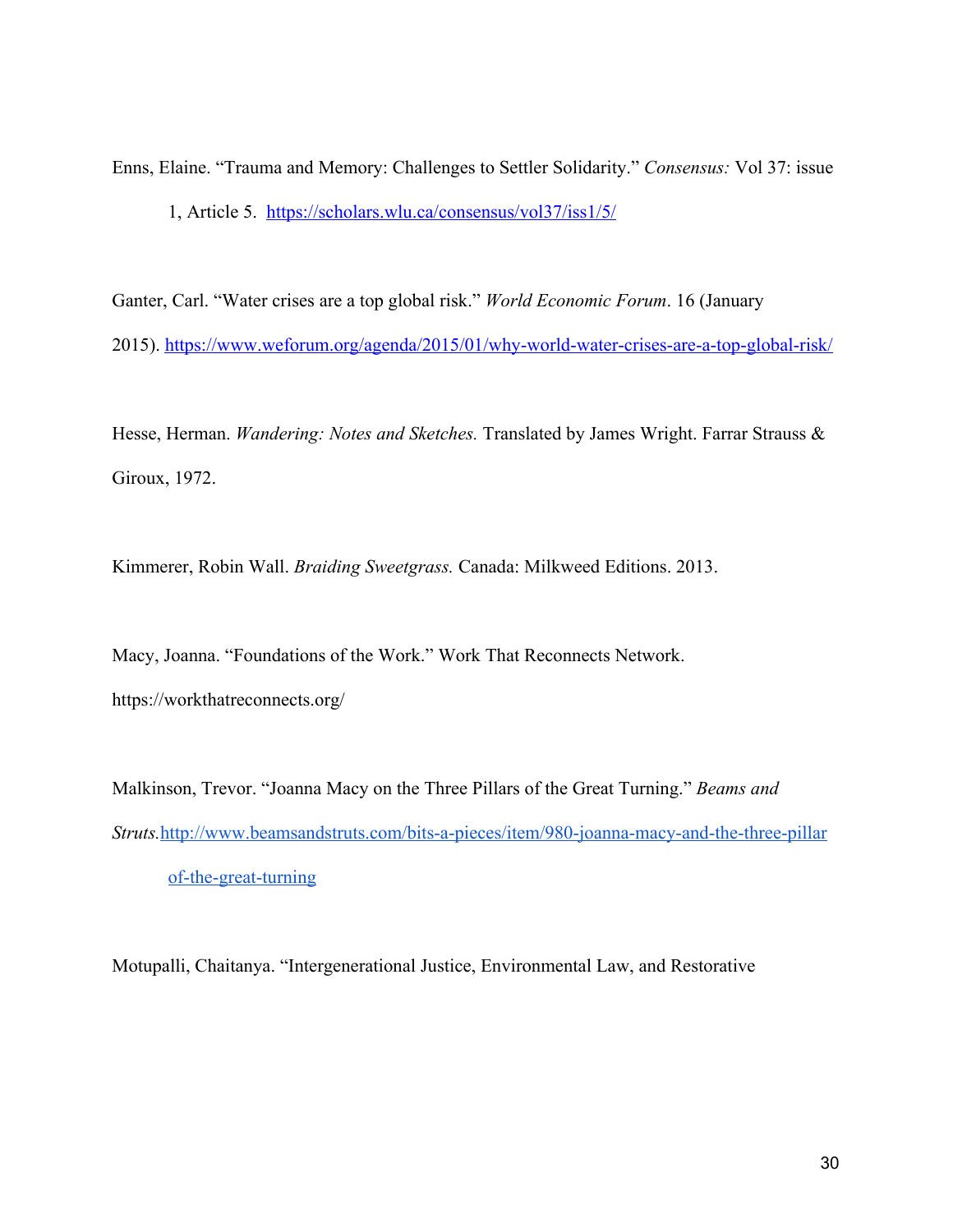Justice." *Washington Journal of Environmental Law and Policy.* Volume 8:2, 2018. [http://digital.law.washington.edu/dspace-law/bitstream/handle/1773.1/1821/8WJELP333.](http://digital.law.washington.edu/dspace-law/bitstream/handle/1773.1/1821/8WJELP333.pdf) [pdf](http://digital.law.washington.edu/dspace-law/bitstream/handle/1773.1/1821/8WJELP333.pdf)

Muraca, Barbara. "Relational Values: A Whiteheadian Alternative for Environmental Philosophy and Global Environmental Justice." *Balkan Journal of Philosophy*. Vol. 8, Issue 1, 2016.

National Security Implications of Climate-Related Risks and a Changing Climate.

Submitted in response to a request contained in Senate Report 113-211, accompanying H.R.

4870, the Department of Defense Appropriations Bill, 2015.

Pain, Justice Nicola, et al. *Restorative Justice for Environmental Crime: An Antipodean Experience*. International Union for Conservation of Nature Academy of Environmental Law Colloquium. Oslo Norway, June 22, 2016.

[http://www.lec.justice.nsw.gov.au/Documents/Speeches%20and%20Papers/PepperJ/PepperJ%20](http://www.lec.justice.nsw.gov.au/Documents/Speeches%20and%20Papers/PepperJ/PepperJ%20Restorative%20Justice.pdf) [Restorative%20Justice.pdf](http://www.lec.justice.nsw.gov.au/Documents/Speeches%20and%20Papers/PepperJ/PepperJ%20Restorative%20Justice.pdf)

Popova, Maria. "The Writing of Silent Spring: Rachel Carson and the Culture-Shifting Courage to Speak Inconvenient Truth to Power." *Brainpickings.*

<https://www.brainpickings.org/2017/01/27/rachel-carson-silent-spring-dorothy-freeman/>